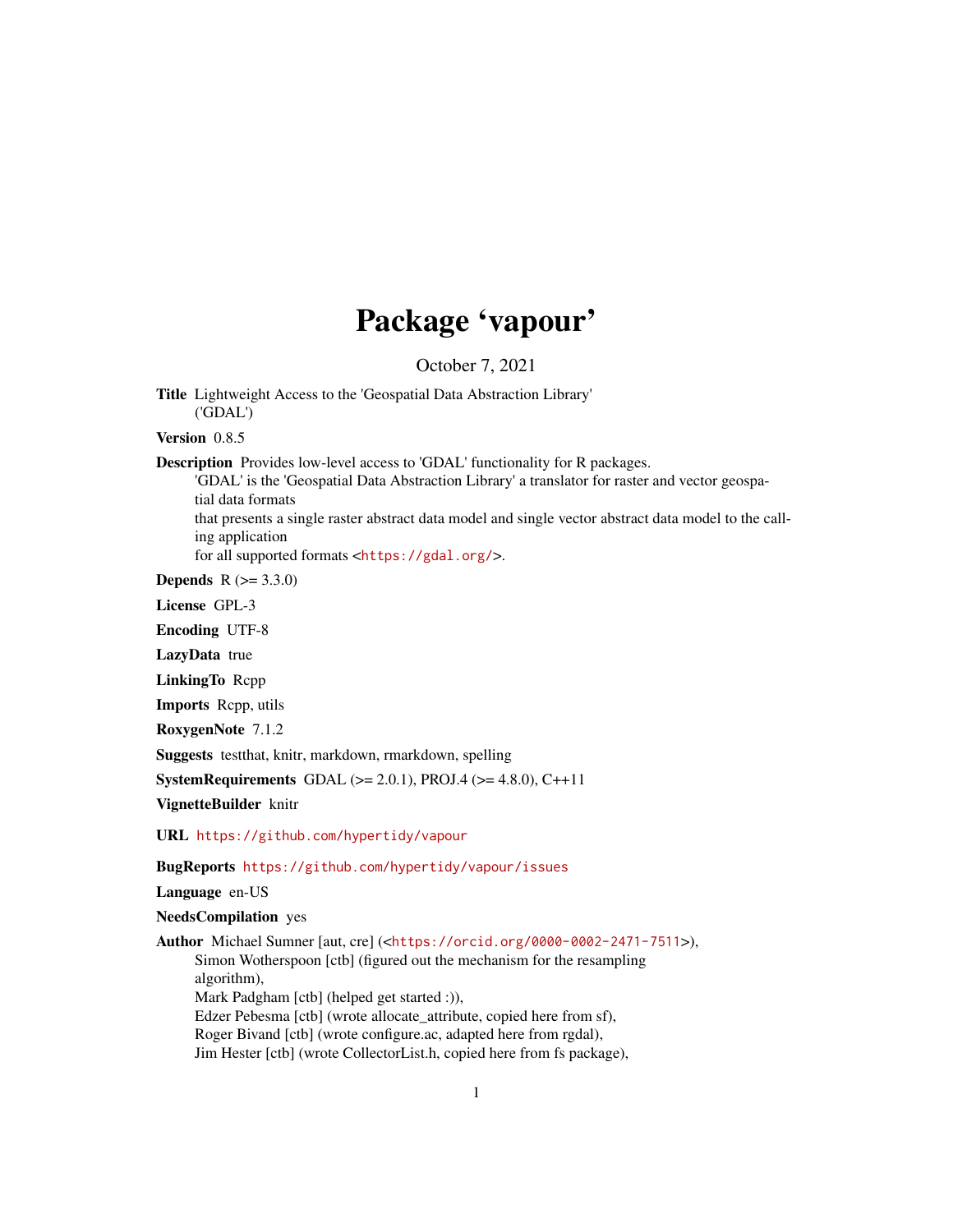Timothy Keitt [ctb] (wrote GetPointsInternal copied here from rgdal2 package), Jeroen Ooms [ctb] (tweaked build process, provided Windows build tools), Dale Maschette [ctb] (created the hex logo), Joseph Stachelek [ctb], Even Rouault [ctb] (primary author of the COG format and its use of the GDALwarp app-library, example code used by the warper function here), Robert Hijmans [ctb] (wrote some source in the warper, terra package used as example/inspiration)

Maintainer Michael Sumner <mdsumner@gmail.com>

Repository CRAN

Date/Publication 2021-10-07 13:50:02 UTC

# R topics documented:

| 3                        |
|--------------------------|
| $\overline{\mathcal{A}}$ |
| $\overline{\mathcal{A}}$ |
| 5                        |
| 6                        |
| 7                        |
| 8                        |
| 9                        |
| -10                      |
| 11                       |
| 14                       |
| 15                       |
| 17                       |
| 18                       |
| 20                       |
| 21                       |
| 23                       |
| 24                       |
| 25                       |
| 25                       |
| -26                      |
| 29                       |

**Index** [33](#page-32-0)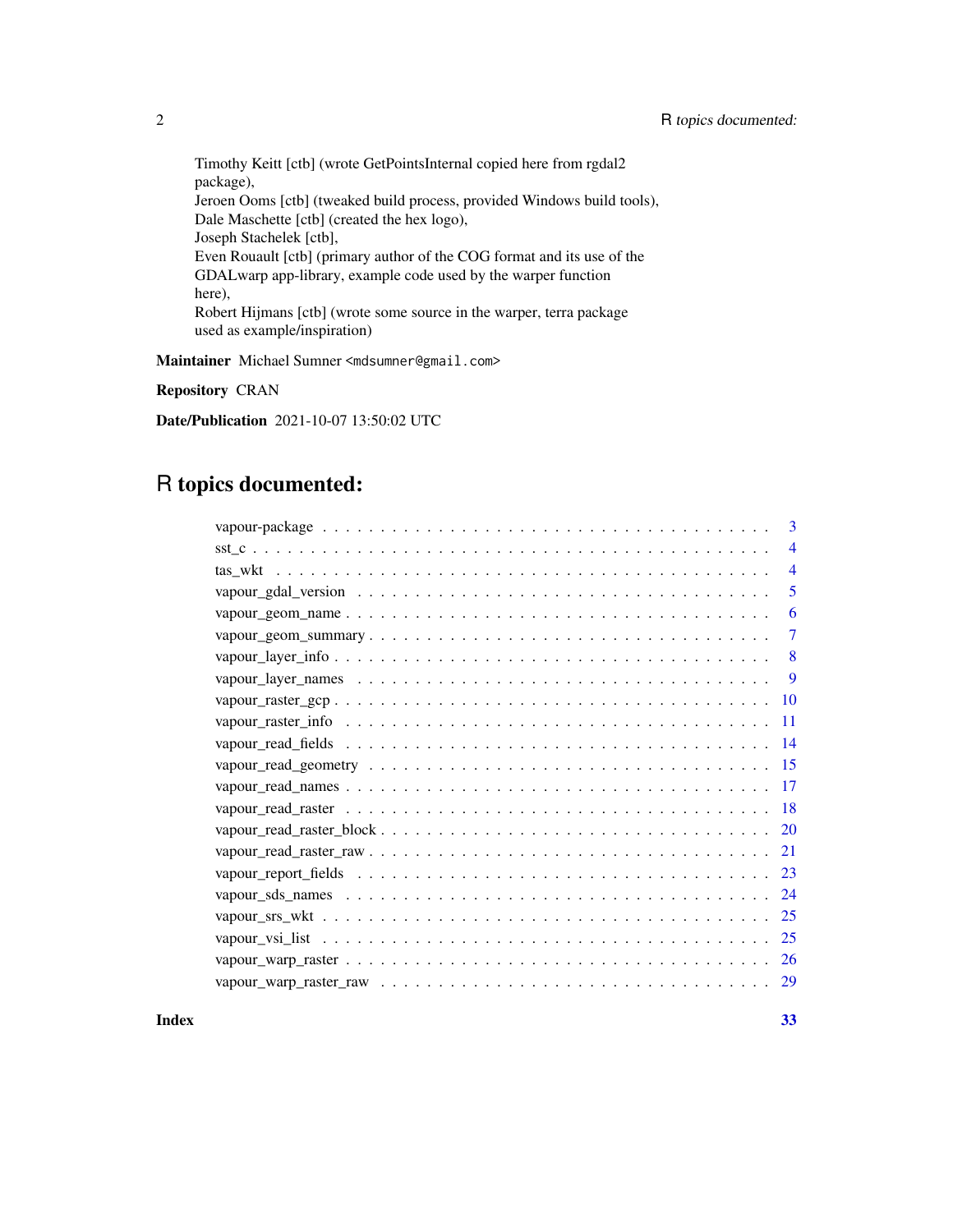<span id="page-2-0"></span>vapour-package *vapour*

# Description

A lightweight GDAL API package for R.

# Details

Provides low-level access to 'GDAL' functionality for R packages. The aim is to minimize the level of interpretation put on the 'GDAL' facilities, to enable direct use of it for a variety of purposes. 'GDAL' is the 'Geospatial Data Abstraction Library' a translator for raster and vector geospatial data formats that presents a single raster abstract data model and single vector abstract data model to the calling application for all supported formats <https://gdal.org/>.

Lightweight means we access parts of the GDAL API as near as possible to their native usage. GDAL is not a lightweight library, but provide a very nice abstraction over format details for a very large number of different formats.

Functions for raster and vector sources are included.

#'

| vapour_all_drivers<br>vapour_driver<br>vapour_gdal_version<br>vapour_srs_wkt<br>vapour_vsi_list         | list of all available drivers, with type and features<br>report short name of driver that will be used for a data source<br>report version of GDAL in use<br>produce WKT projection string from various projection string inputs<br>report contents of VSI sources                  |  |
|---------------------------------------------------------------------------------------------------------|-------------------------------------------------------------------------------------------------------------------------------------------------------------------------------------------------------------------------------------------------------------------------------------|--|
| vapour_raster_gcp<br>vapour_raster_info<br>vapour_read_raster<br>vapour_sds_names<br>vapour_warp_raster | return internal ground control points, if present<br>structural metadata of a source<br>read data direct from a window of a raster band source<br>list individual raster sources in a source containing subdatasets<br>read data direct from a raster source into a specific window |  |
| vapour_driver                                                                                           | report name of the driver used for a given source                                                                                                                                                                                                                                   |  |

| vapour_ur_ver           | report hanne of the driver used for a given source                                      |
|-------------------------|-----------------------------------------------------------------------------------------|
| vapour_geom_name        | report attribute name of geometry                                                       |
| vapour_geom_summary     | report simple properties of each feature geometry                                       |
| vapour_layer_names      | list names of vector layers in a data source                                            |
| vapour_layer_info       | list of data source, driver, layer name/s, fields, feature count, projection            |
| vapour_read_extent      | read the extent, or bounding box, of geometries in a layer                              |
| vapour_read_fields      | read attributes of features in a layer, the columnar data associated with each geometry |
| vapour_read_geometry    | read geometry in binary (blob, WKB) form                                                |
| vapour_read_geometry_ia | read geometry by index, arbitrary                                                       |
| vapour_read_geometry_ij | read geometry by sequential index, i to j                                               |
|                         |                                                                                         |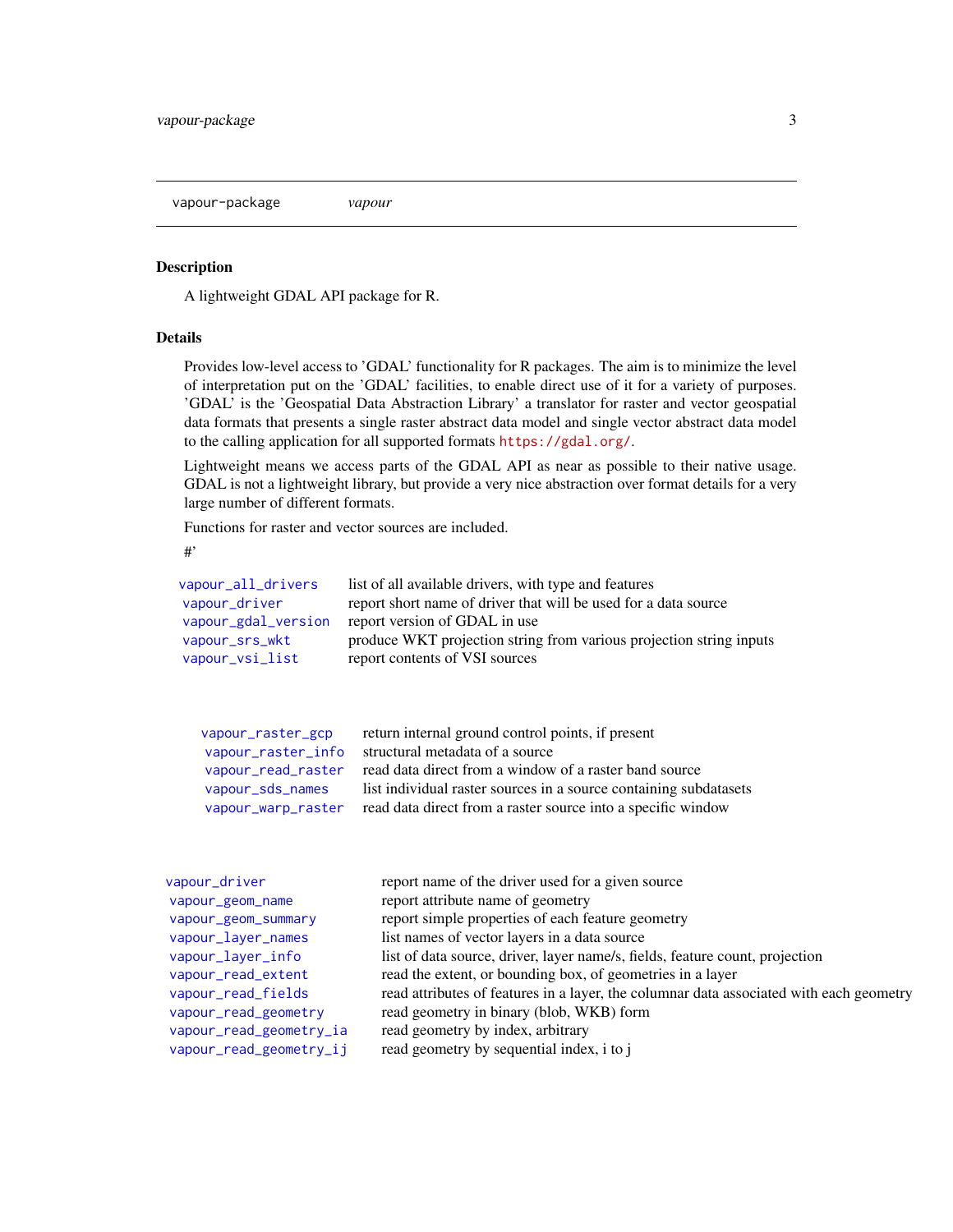<span id="page-3-0"></span>4 tas\_wkt tas\_wkt tas\_wkt tas\_wkt tas\_wkt tas\_wkt tas\_wkt tas\_wkt tas\_wkt tas\_wkt tas\_wkt tas\_wkt tas\_wkt tas\_

| vapour_read_geometry_text | read geometry in text form, various formats        |
|---------------------------|----------------------------------------------------|
| vapour_read_names         | read the 'names' of features in a layer, the 'FID' |
| vapour_read_type          | read the GDAL types of attributes                  |
| vapour_report_fields      | report internal type of each attribute by name     |

As far as possible vapour aims to minimize the level of interpretation provided for the functions, so that developers can choose how things are implemented. Functions return raw lists or vectors rather than data frames or classed types.

sst\_c *SST contours*

# **Description**

Southern Ocean GHRSST contours in sf data frame from 2017-07-28, read from

### Details

podaac-ftp.jpl.nasa.gov/allData/ghrsst/data/GDS2/L4 GLOB/JPL/MUR/v4.1/2017/209/ 20170728090000- JPL-L4\_GHRSST-SSTfnd-MUR-GLOB-v02.0-fv04.1.nc

See data-raw/sst\_c.R for the derivation column sst\_c in Celsius.

Also stored in GeoPackage format in system.file("extdata/sst\_c.gpkg",package = "vapour")

#### Examples

```
## library(sf)
## plot(sst_c)
f <- system.file("extdata/sst_c.gpkg", package = "vapour")
## create an equivalent but class-less form of sst_c with GeoJSON rather than sf sfc format
atts <- vapour_read_fields(f)
dat <- as.data.frame(atts, stringsAsFactors = FALSE)
dat[["json"]] <- vapour_read_geometry_text(f)
names(dat)
names(sst_c)
```
tas\_wkt *Example WKT coordinate reference system*

# Description

A Lambert Azimuthal Equal Area Well-Known-Text string for a region centred on Tasmania.

#### Details

Created from '+proj=laea +lon\_0=147 +lat\_0=-42 +datum=WGS84'. For use in a future warping example.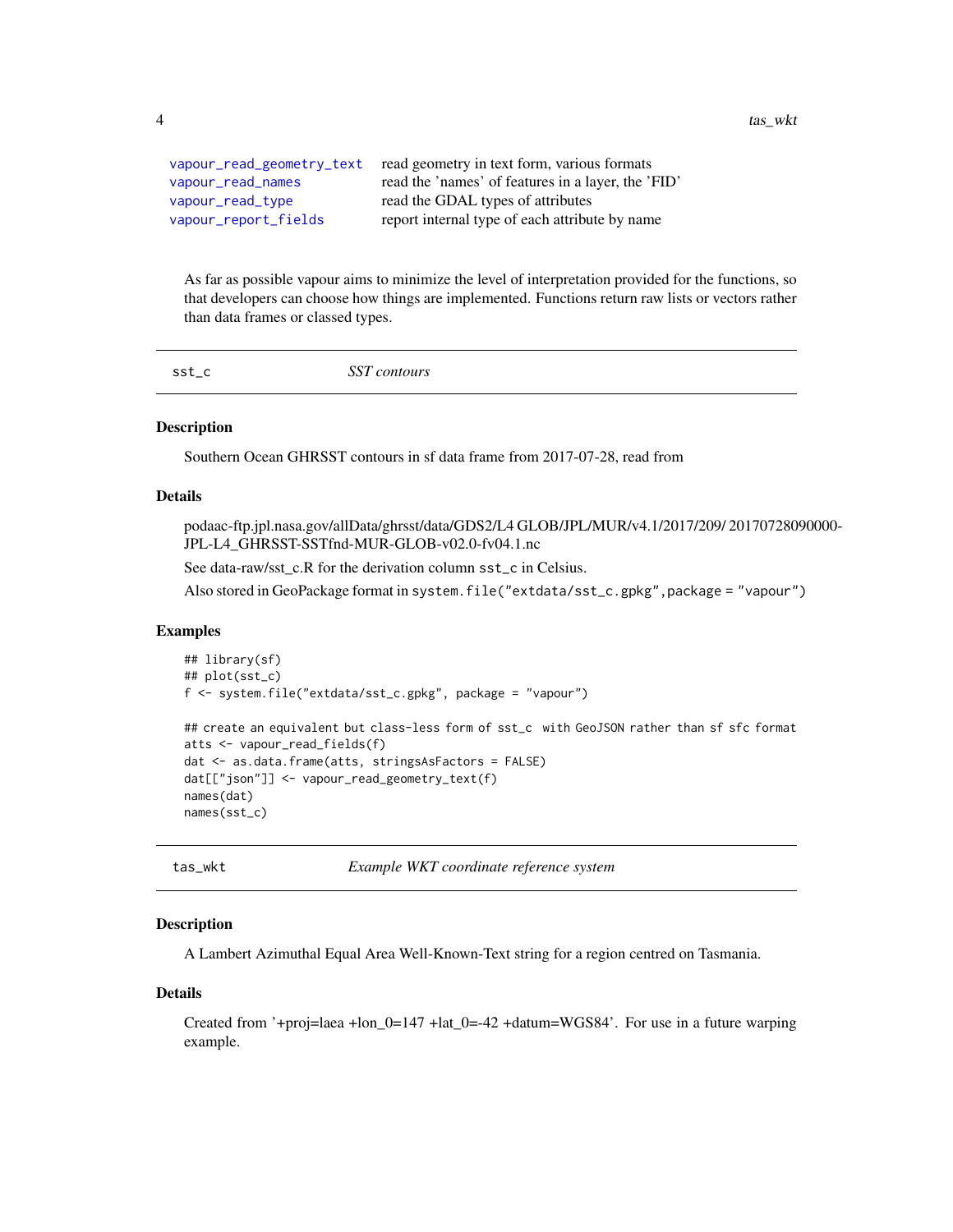<span id="page-4-2"></span><span id="page-4-0"></span>vapour\_gdal\_version *GDAL version and drivers.*

#### <span id="page-4-1"></span>Description

Return information about the GDAL library in use.

#### Usage

```
vapour_gdal_version()
```
vapour\_all\_drivers()

vapour\_driver(dsource)

# Arguments

dsource data source string (i.e. file name or URL or database connection string)

# Details

vapour\_gdal\_version returns the version of GDAL as a string. This corresponds to the "–version" as described for "GDALVersionInfo". [GDAL documentation.](https://gdal.org/)

vapour\_all\_drivers returns the names and capabilities of all available drivers, in a list. This contains:

- driver the driver (short) name
- name the (long) description name
- vector logical vector indicating a vector driver
- raster logical vector indicating a raster driver
- create driver can create (note vapour provides no write capacity)
- copy driver can copy (note vapour provides no write capacity)
- virtual driver has virtual capabilities ('vsi')

vapour\_driver() returns the short name of the driver, e.g. 'GPKG' or 'GTiff', to get the long name and other properties use vapour\_all\_drivers() and match on 'driver'.

# Value

please see Details, character vectors or lists of character vectors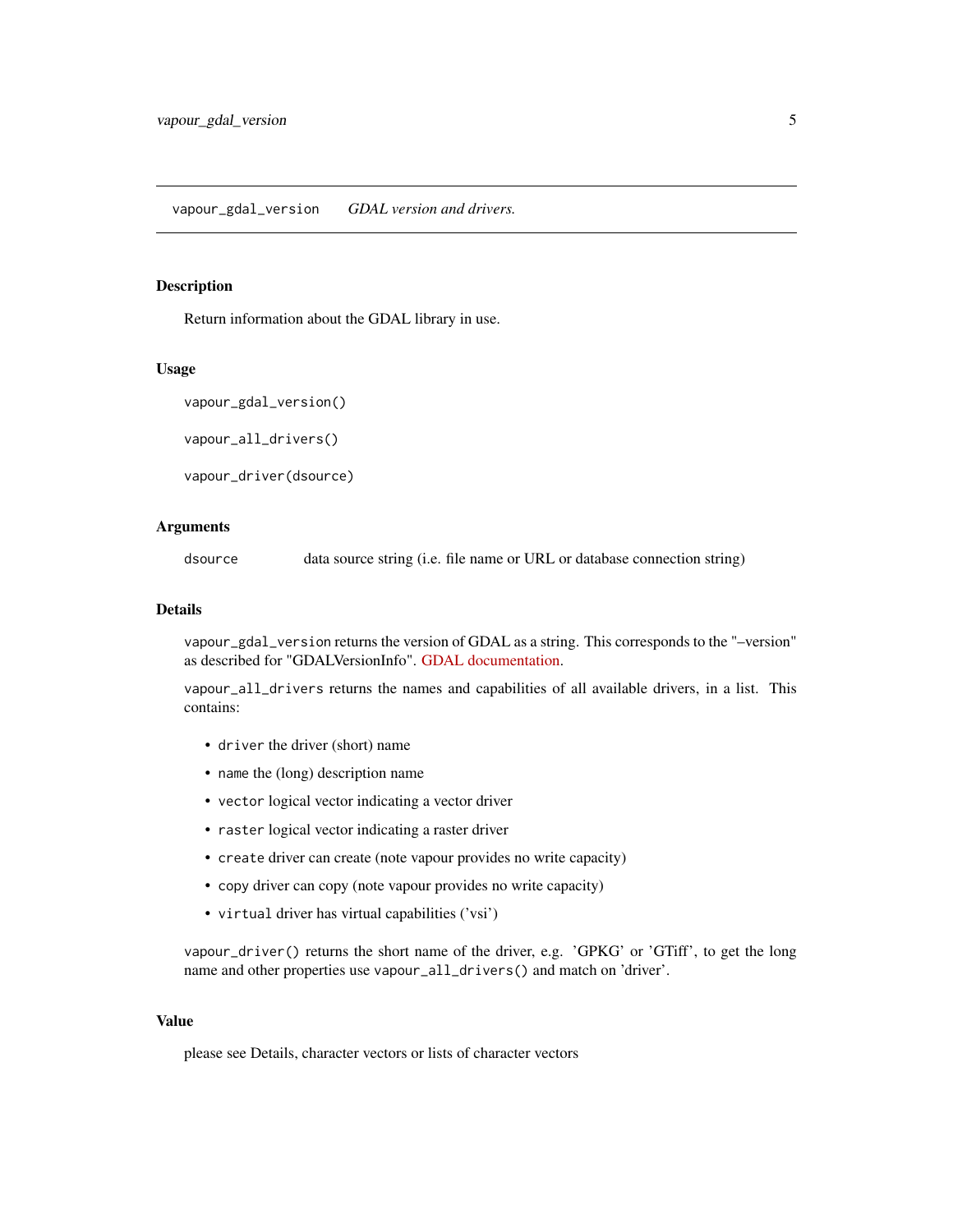# Examples

```
vapour_gdal_version()
drv <- vapour_all_drivers()
f <- system.file("extdata/sst_c.gpkg", package = "vapour")
vapour_driver(f)
as.data.frame(drv)[match(vapour_driver(f), drv$driver), ]
```
<span id="page-5-1"></span>vapour\_geom\_name *Read geometry column name*

# Description

There might be one or more geometry column names, or it might be an empty string.

# Usage

```
vapour_geom_name(dsource, layer = 0L, sql = "")
```
# Arguments

| dsource | data source name (path to file, connection string, URL)                           |
|---------|-----------------------------------------------------------------------------------|
| laver   | integer of layer to work with, defaults to the first (0) or the name of the layer |
| sal     | if not empty this is executed against the data source (layer will be ignored)     |

# Details

It might be "", or "geom", or "*ogr\_geometry*" - the last is a default name given when SQL is executed by GDAL but there was no geometry name, and 'SELECT \* ' or equivalent was used.

This feature is required by the DBI backend work in RGDALSQL, so that when SELECT \* is used we can give a reasonable name to the geometry column which is obtained separately.

#### Value

character vector of geometry column name/s

```
file <- system.file("extdata/tab/list_locality_postcode_meander_valley.tab", package = "vapour")
vapour_geom_name(file) ## empty string
```
<span id="page-5-0"></span>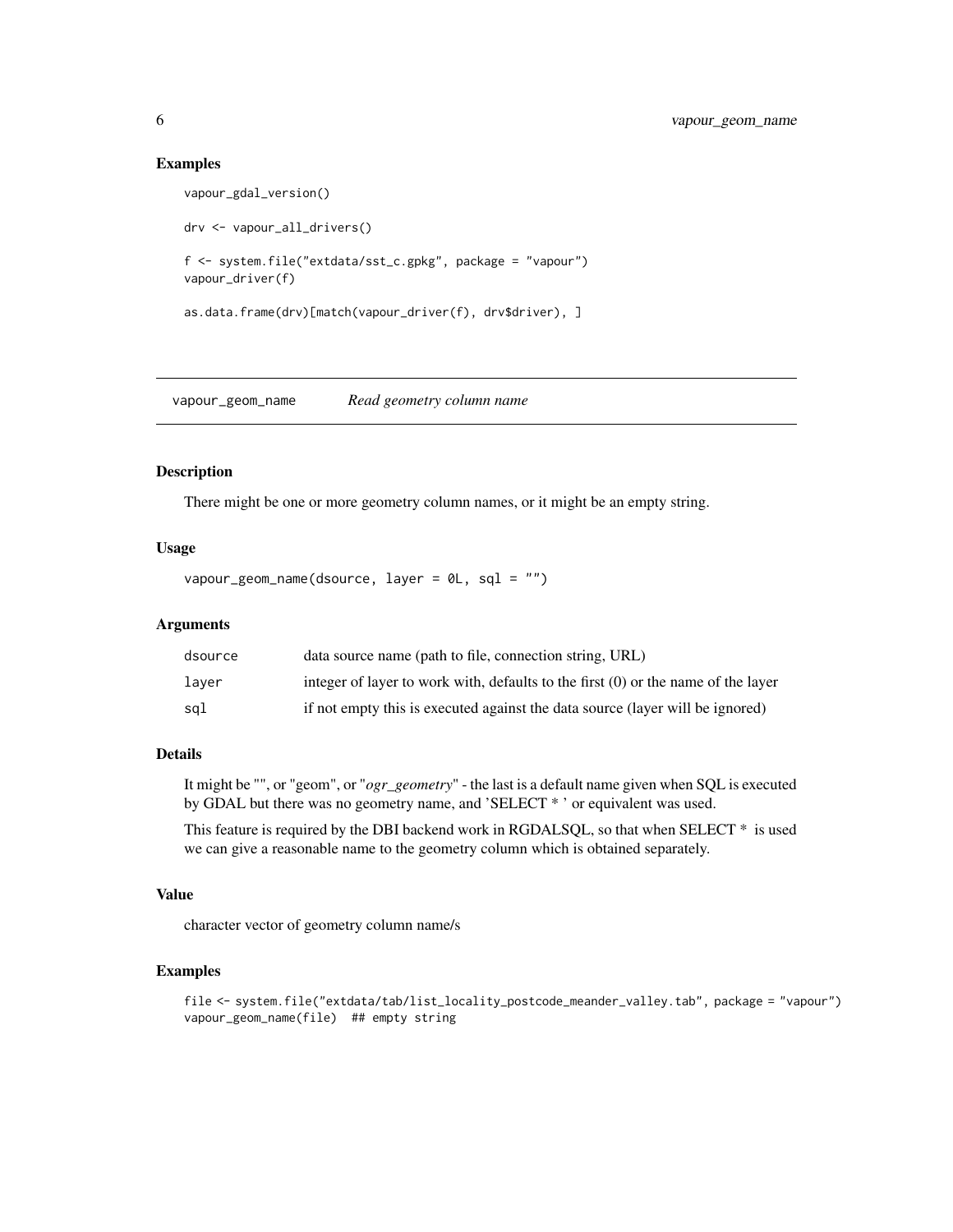# <span id="page-6-1"></span><span id="page-6-0"></span>Description

Read properties of geometry from a source, optionally after SQL execution.

# Usage

```
vapour_geom_summary(
  dsource,
  layer = <math>ØL</math>,sql = ",
  limit_n = NULL,
  skip_n = 0,
  extent = NA
)
```
# Arguments

| dsource | data source name (path to file, connection string, URL)                                                                                               |
|---------|-------------------------------------------------------------------------------------------------------------------------------------------------------|
| layer   | integer of layer to work with, defaults to the first $(0)$ or the name of the layer                                                                   |
| sql     | if not empty this is executed against the data source (layer will be ignored)                                                                         |
| limit_n | an arbitrary limit to the number of features scanned                                                                                                  |
| skip_n  | an arbitrary number of features to skip                                                                                                               |
| extent  | apply an arbitrary extent, only when 'sql' used (must be 'ex = $c(xmin, xmax,$<br>ymin, ymax)' but sp bbox, sf bbox, and raster extent also accepted) |

# Details

Use limit\_n to arbitrarily limit the number of features queried.

# Value

list containing the following

- FID the feature id value (an integer, usually sequential)
- valid\_geometry logical value if a non-empty geometry is available
- type integer value of geometry type from [GDAL enumeration](https://gdal.org/doxygen/ogr__core_8h.html#a800236a0d460ef66e687b7b65610f12a)
- xmin, xmax, ymin, ymax numeric values of the extent (bounding box) of each geometry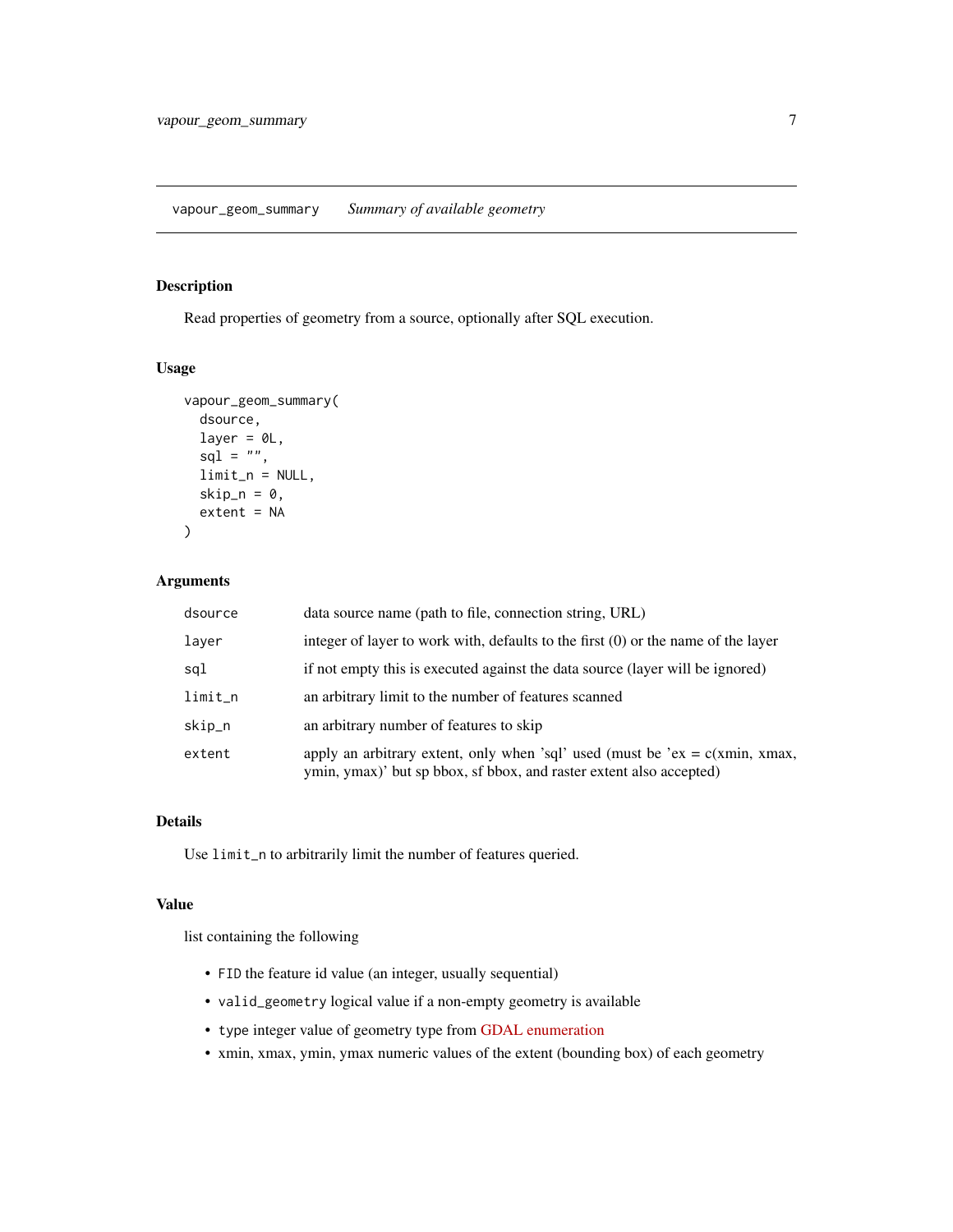# <span id="page-7-0"></span>Examples

```
file <- "list_locality_postcode_meander_valley.tab"
mvfile <- system.file(file.path("extdata/tab", file), package="vapour")
vapour_geom_summary(mvfile, limit_n = 3L)
gsum <- vapour_geom_summary(mvfile)
plot(NA, xlim = range(c(gsum$xmin, gsum$xmax), na.rm = TRUE),
        ylim = range(c(gsum$ymin, gsum$ymax), na.rm = TRUE))
rect(gsum$xmin, gsum$ymin, gsum$xmax, gsum$ymax)
text(gsum$xmin, gsum$ymin, labels = gsum$FID)
```
<span id="page-7-1"></span>vapour\_layer\_info *Read GDAL layer info*

#### Description

Read GDAL layer information for a vector data source.

# Usage

```
vapour_layer_info(
  dsource,
  layer = \theta L,
  sq1 = "",...,
  extent = TRUE,count = TRUE
\lambda
```
# Arguments

| dsource                 | data source name (path to file, connection string, URL)                                                                                                |
|-------------------------|--------------------------------------------------------------------------------------------------------------------------------------------------------|
| layer                   | integer of layer to work with, defaults to the first $(0)$ or the name of the layer                                                                    |
| sql                     | if not empty this is executed against the data source (layer will be ignored)                                                                          |
| $\cdot$ $\cdot$ $\cdot$ | unused, reserved for future use                                                                                                                        |
| extent                  | logical to control if extent calculated and returned, TRUE by default (set to<br>FALSE to avoid the extra calculation and missing value is the result) |
| count                   | logical to control if count calculated and returned, TRUE by default (set to<br>FALSE to avoid the extra calculation and missing value is the result)  |

# Details

Set extent and/or count to FALSE to avoid calculating them if not needed, it might take some time. The layer information elements are

dsn the data source name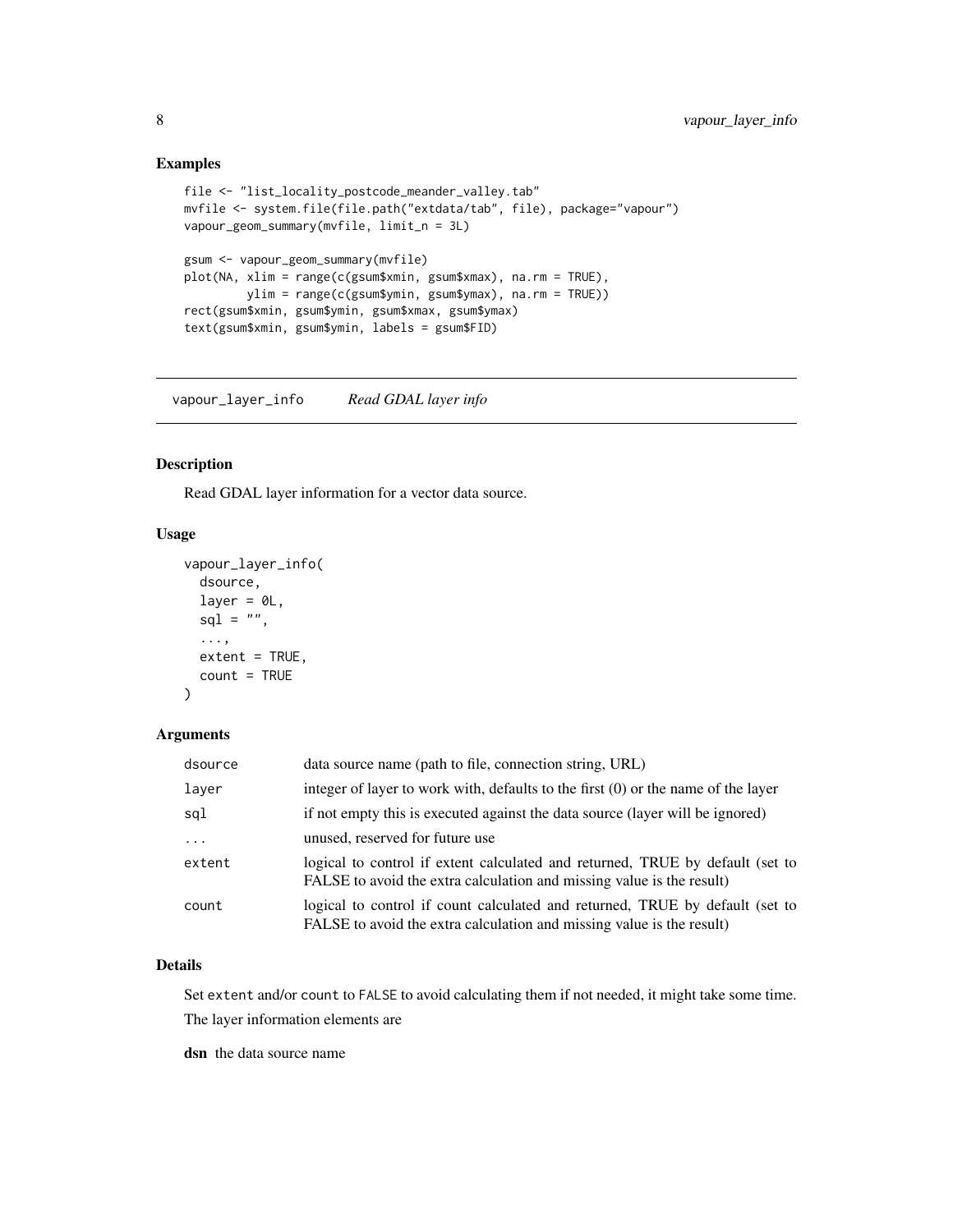<span id="page-8-0"></span>driver the short name of the driver used

layer the name of the layer queried

layer\_names the name/s of all available layers (see [vapour\\_layer\\_names\)](#page-8-1)

fields a named vector of field types (see [vapour\\_report\\_fields\)](#page-22-1)

count the number of features in this data source (can be turned off to avoid the extra work count)

extent the extent of all features xmin, xmax, ymin, ymax (can be turned off to avoid the extra work extent)

projection a list of character strings, see next

\$projection is a list of various formats of the projection metadata. Use \$projection\$Wkt as most authoritative, but we don't enter into the discussion or limit what might be done with this (that's up to you). Currently we see c("Proj4","MICoordSys","PrettyWkt","Wkt","EPSG","XML") as names of this \$projection element.

To get the geometry type/s of a layer see [vapour\\_read\\_type\(\)](#page-14-1).

# Value

list with a list of character vectors of projection metadata, see details

# See Also

vapour\_geom\_name vapour\_layer\_names vapour\_report\_fields vapour\_read\_fields vapour\_driver vapour read names

# Examples

```
file <- "list_locality_postcode_meander_valley.tab"
## A MapInfo TAB file with polygons
mvfile <- system.file(file.path("extdata/tab", file), package="vapour")
info <- vapour_layer_info(mvfile)
names(info$projection)
```
<span id="page-8-1"></span>vapour\_layer\_names *Read GDAL layer names*

#### Description

Obtain the names of available layers from a GDAL vector source.

# Usage

```
vapour_layer_names(dsource, ...)
```
# Arguments

| dsource  | data source name (path to file, connection string, URL)                      |
|----------|------------------------------------------------------------------------------|
| $\cdots$ | arguments ignore for deprecated compatibility (no 'sql' argument any longer) |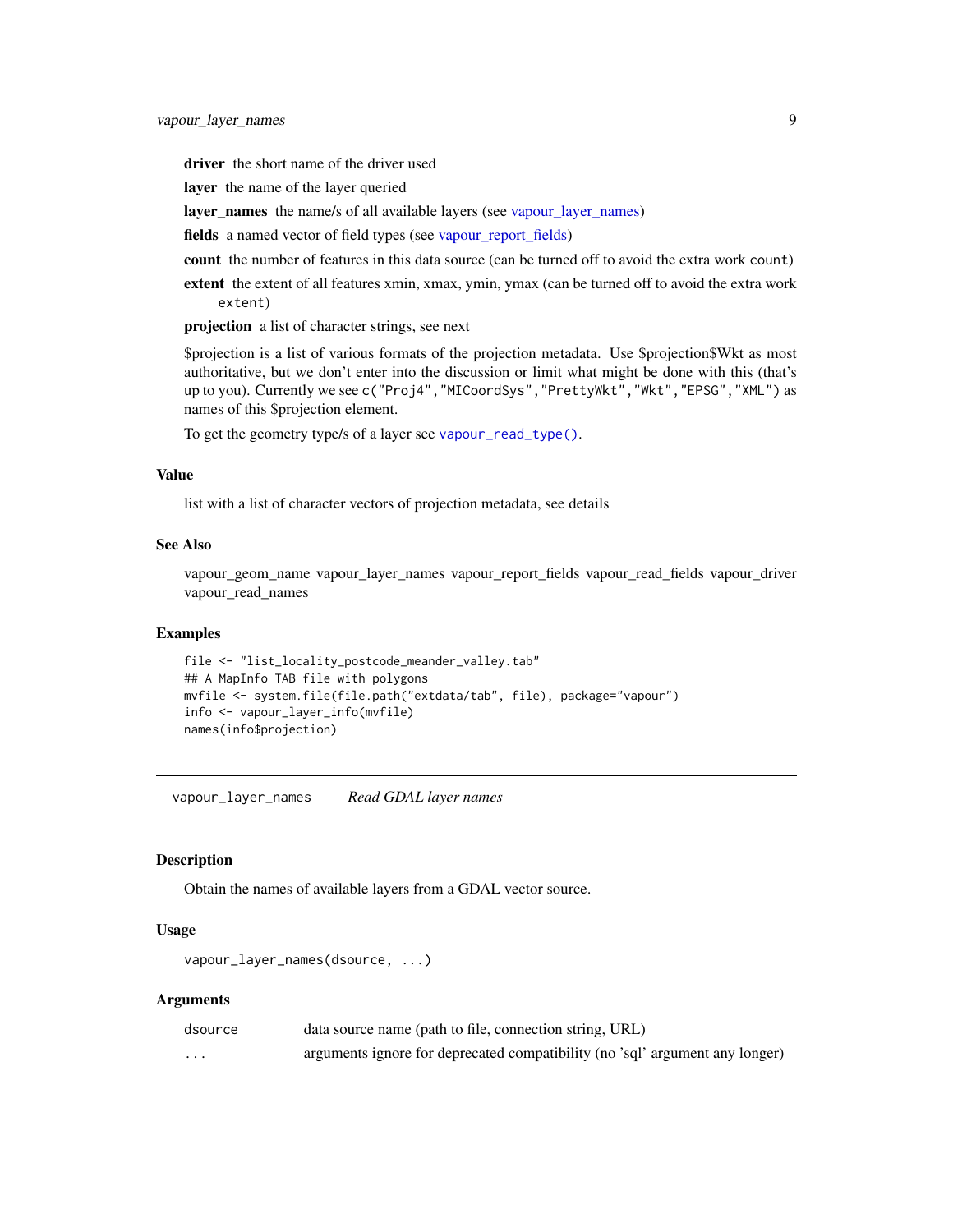# Details

Some vector sources have multiple layers while many have only one. Shapefiles for example have only one, and the single layer gets the file name with no path and no extension. GDAL provides a quirk for shapefiles in that a directory may act as a data source, and any shapefile in that directory acts like a layer of that data source. This is a little like the one-or-many sleight that exists for raster data sources with subdatasets (there's no way to virtualize single rasters into a data source with multiple subdatasets, oh except by using VRT....)

See [vapour\\_sds\\_names](#page-23-1) for more on the multiple topic.

#### Value

character vector of layer names

# Examples

```
file <- "list_locality_postcode_meander_valley.tab"
mvfile <- system.file(file.path("extdata/tab", file), package="vapour")
vapour_layer_names(mvfile)
```
<span id="page-9-1"></span>vapour\_raster\_gcp *Raster ground control points*

#### Description

Return any ground control points for a raster data set, if they exist.

### Usage

```
vapour_raster_gcp(x, ...)
```
#### Arguments

|   | data source string (i.e. file name or URL or database connection string) |
|---|--------------------------------------------------------------------------|
| . | ignored currently                                                        |

#### Details

Pixel and Line coordinates do not correspond to cells in the underlying raster grid, they refer to the index space of that array in 0, ncols and 0, nrows. They are usually a subsample of the grid and may not align with the grid spacing itself (though they often do in satellite remote sensing products).

The coordinate system of the GCPs is currently not read.

<span id="page-9-0"></span>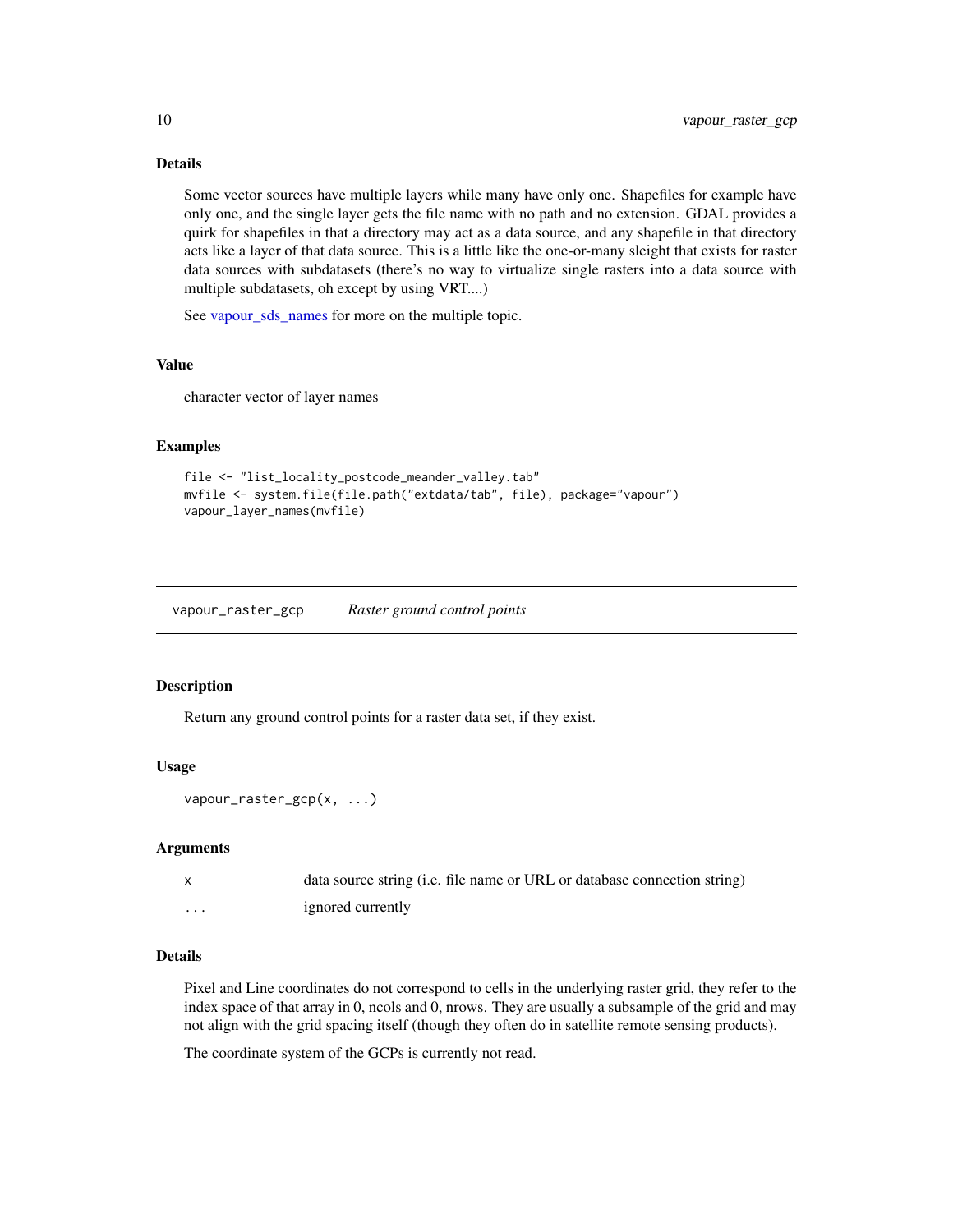# <span id="page-10-0"></span>Value

list with

- Pixel the pixel coordinate
- Line the line coordinate
- X the X coordinate of the GCP
- Y the Y coordinate of the GCP
- Z the Z coordinate of the GCP (usually zero)

# Examples

```
## this file has no ground control points
## they are rare, and tend to be in large files
f <- system.file("extdata", "sst.tif", package = "vapour")
vapour_raster_gcp(f)
## a very made-up example with no real use
f1 <- system.file("extdata/gcps", "volcano_gcp.tif", package = "vapour")
vapour_raster_gcp(f1)
```
<span id="page-10-1"></span>vapour\_raster\_info *Raster information*

# Description

Return the basic structural metadata of a raster source understood by GDAL. Subdatasets may be specified by number, starting at 1. See [vapour\\_sds\\_names](#page-23-1) for more.

#### Usage

```
vapour_raster_info(x, \dots, sds = NULL, min_max = FALSE)
```
#### **Arguments**

|         | data source string ( <i>i.e.</i> file name or URL or database connection string) |
|---------|----------------------------------------------------------------------------------|
| .       | currently unused                                                                 |
| sds     | a subdataset number, if necessary                                                |
| min_max | logical, control computing min and max values in source ('FALSE' by default)     |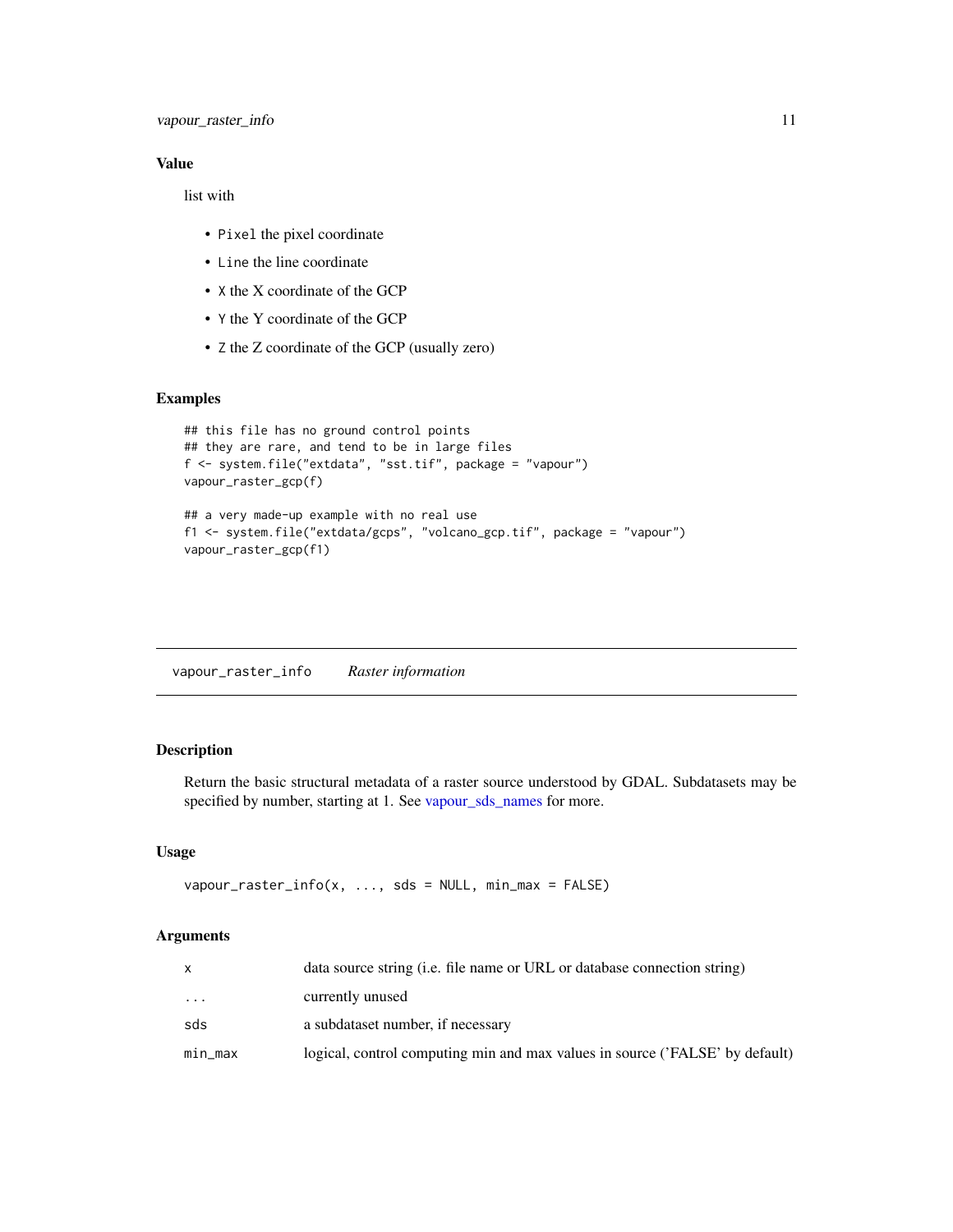#### Details

The structural metadata are

extent the extent of the data, xmin, xmax, ymin, ymax - these are the lower left and upper right corners of pixels

geotransform the affine transform

dimXY dimensions x-y, columns\*rows

minmax numeric values of the computed min and max from the first band (optional)

 $tilesXY$  dimensions x-y of internal tiling scheme

projection text version of map projection parameter string

bands number of bands in the dataset

projstring the proj string version of 'projection'

nodata value not implemented

overviews the number and size of any available overviews

filelist the list of files involved (may be none, and so will be a single NA character value)

datatype the band type name, in GDAL form 'Byte', 'Int16', 'Float32', etc.

Note that the geotransform is a kind of obscure combination of the extent and dimension, I don't find it useful and modern GDAL is moving away from needing it so much. Extent is more sensible and used in many places in a straightforward way.

On access vapour functions will report on the existence of subdatasets while defaulting to the first subdataset found.

#### Value

list with vectors 'geotransform', 'dimXY', 'minmax', 'tilesXY', 'projection', 'bands', 'proj4', 'nodata\_value', 'overviews', 'filelist' see sections in Details for more on each element

# Subdatasets

Some sources provide multiple data sets, where a dataset is described by a 2- (or more) dimensional grid whose structure is described by the metadata described above. Note that *subdataset* is a different concept to *band or dimension*. Sources that may have multiple data sets are HDF4/HDF5 and NetCDF, and they are loosely analogous to the concept of *layer* in GDAL vector data. Variables are usually seen as distinct data but in GDAL and related 2D-interpretations this concept is leveraged as a 3rd dimension (and higher). In a GeoTIFF a third dimension might be implicit across bands, i.e. to express time varying data and so each band is not properly a variable. Similarly in NetCDF, the data may be any dimensional but there's only an implicit link for other variables that exist in that same dimensional space. When using GDAL you are always traversing this confusing realm.

If subdatasets are present but not specified the first is queried. The choice of subdataset is analogous to the way that the raster package behaves, and uses the argument varname. Variables in NetCDF correspond to subdatasets, but a single data set might have multiple variables in different bands or in dimensions, so this guide does not hold across various systems.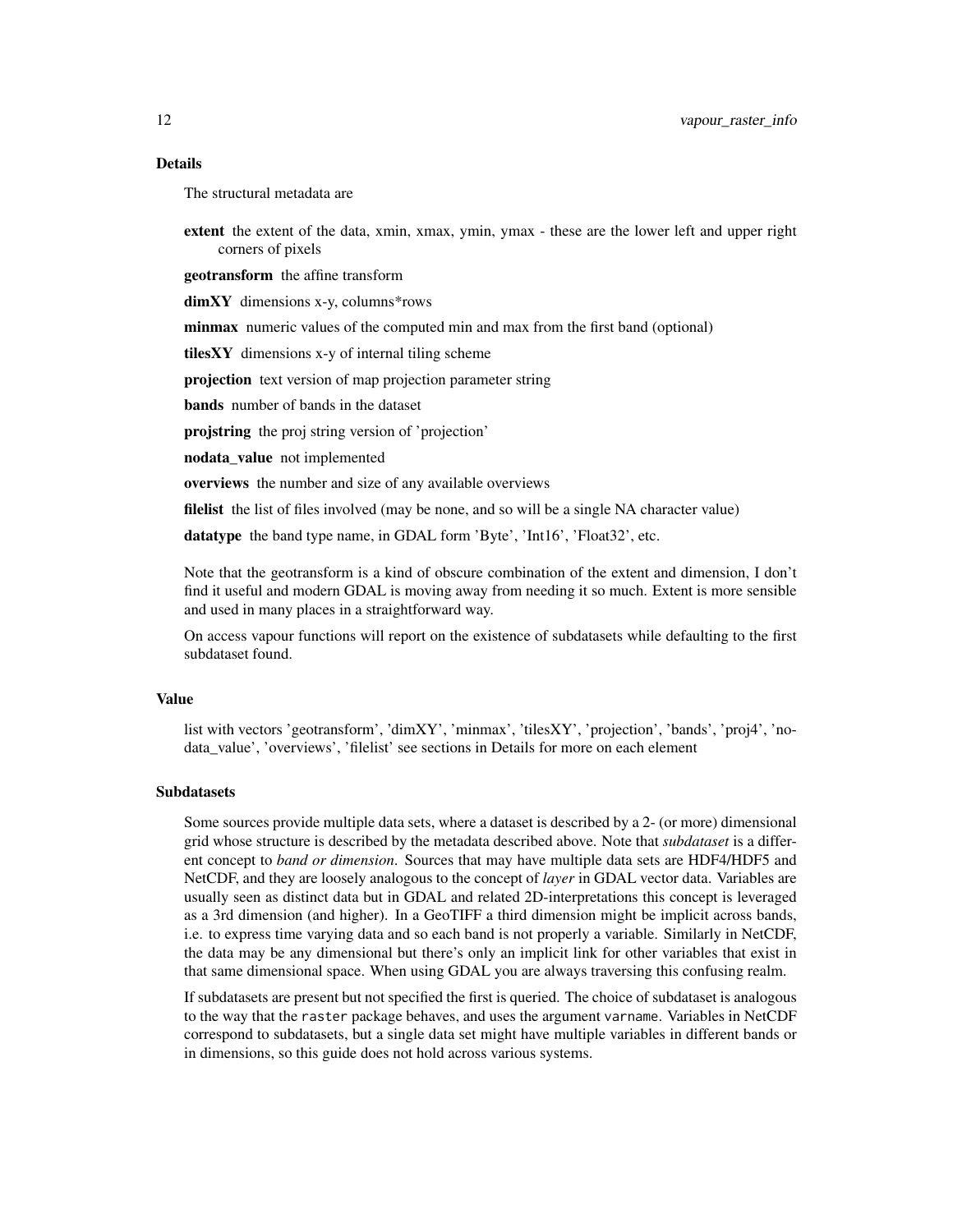# The Geo Transform

From [https://gdal.org/user/raster\\_data\\_model.html](https://gdal.org/user/raster_data_model.html).

The affine transform consists of six coefficients returned by GDALDataset::GetGeoTransform() which map pixel/line coordinates into georeferenced space using the following relationship:

```
Xgeo = GT(0) + Xpixel*GT(1) + Yline*GT(2)
```

```
Ygeo = GT(3) + Xpixel*GT(4) + Yline*GT(5)
```
They are

GT0, xmin the x position of the lower left corner of the lower left pixel

GT1, xres the scale of the x-axis, the width of the pixel in x-units

GT2, yskew y component of the pixel width

GT3, ymax the y position of the upper left corner of the upper left pixel

GT4, xskew x component of the pixel height

GT5, yres the scale of the y-axis, the height of the pixel in *negative* y-units

Please note that these coefficients are equivalent to the contents of a *world file* but that the order is not the same and the world file uses cell centre convention rather than edge. [https://en.](https://en.wikipedia.org/wiki/World_file) [wikipedia.org/wiki/World\\_file](https://en.wikipedia.org/wiki/World_file)

Usually the skew components are zero, and so only four coefficients are relevant and correspond to the offset and scale used to position the raster - in combination with the number of rows and columns of data they provide the spatial extent and the pixel size in each direction. Very rarely a an actual affine raster will be use with this *rotation* specified within the transform coefficients.

Calculation of 'minmax' can take a significant amount of time, so it's not done by default. Use 'minmax = TRUE' to do it. (It does perform well, but may be prohibitive for very large or remote sources.)

### **Overviews**

If there are no overviews this element will simply be a single-element vector of value 0. If there are overviews, the first value will give the number of overviews and their dimensions will be listed as pairs of x,y values.

# See Also

```
vapour_sds_info
```

```
f <- system.file("extdata", "sst.tif", package = "vapour")
vapour_raster_info(f)
```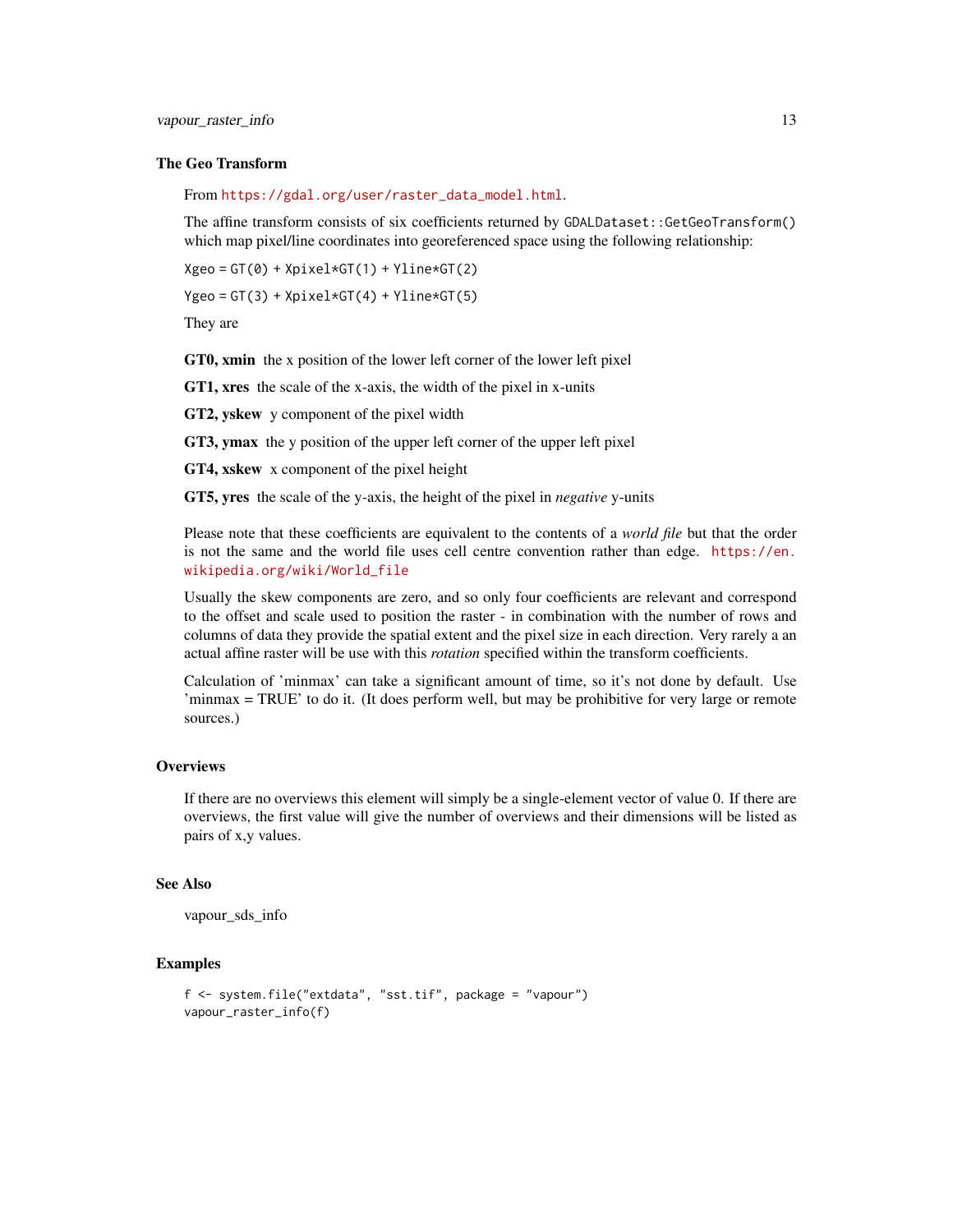# <span id="page-13-1"></span><span id="page-13-0"></span>Description

Read features fields (attributes), optionally after SQL execution.

# Usage

```
vapour_read_fields(
  dsource,
  layer = 0L,
  sql = ",
  limit_n = NULL,
  skip_n = 0,
  extent = NA
)
vapour_read_attributes(
  dsource,
  layer = ØL,
  \text{sgl} = \text{"}",
  limit_n = NULL,skip_n = 0,
  extent = NA
)
```
# Arguments

| dsource | data source name (path to file, connection string, URL)                                                                                               |
|---------|-------------------------------------------------------------------------------------------------------------------------------------------------------|
| layer   | integer of layer to work with, defaults to the first $(0)$ or the name of the layer                                                                   |
| sql     | if not empty this is executed against the data source (layer will be ignored)                                                                         |
| limit_n | an arbitrary limit to the number of features scanned                                                                                                  |
| skip_n  | an arbitrary number of features to skip                                                                                                               |
| extent  | apply an arbitrary extent, only when 'sql' used (must be 'ex = $c(xmin, xmax,$<br>ymin, ymax)' but sp bbox, sf bbox, and raster extent also accepted) |

# Details

Internal types are not fully supported, there are straightforward conversions for numeric, integer (32-bit) and string types. Date, Time, DateTime are returned as character, and Integer64 is returned as numeric.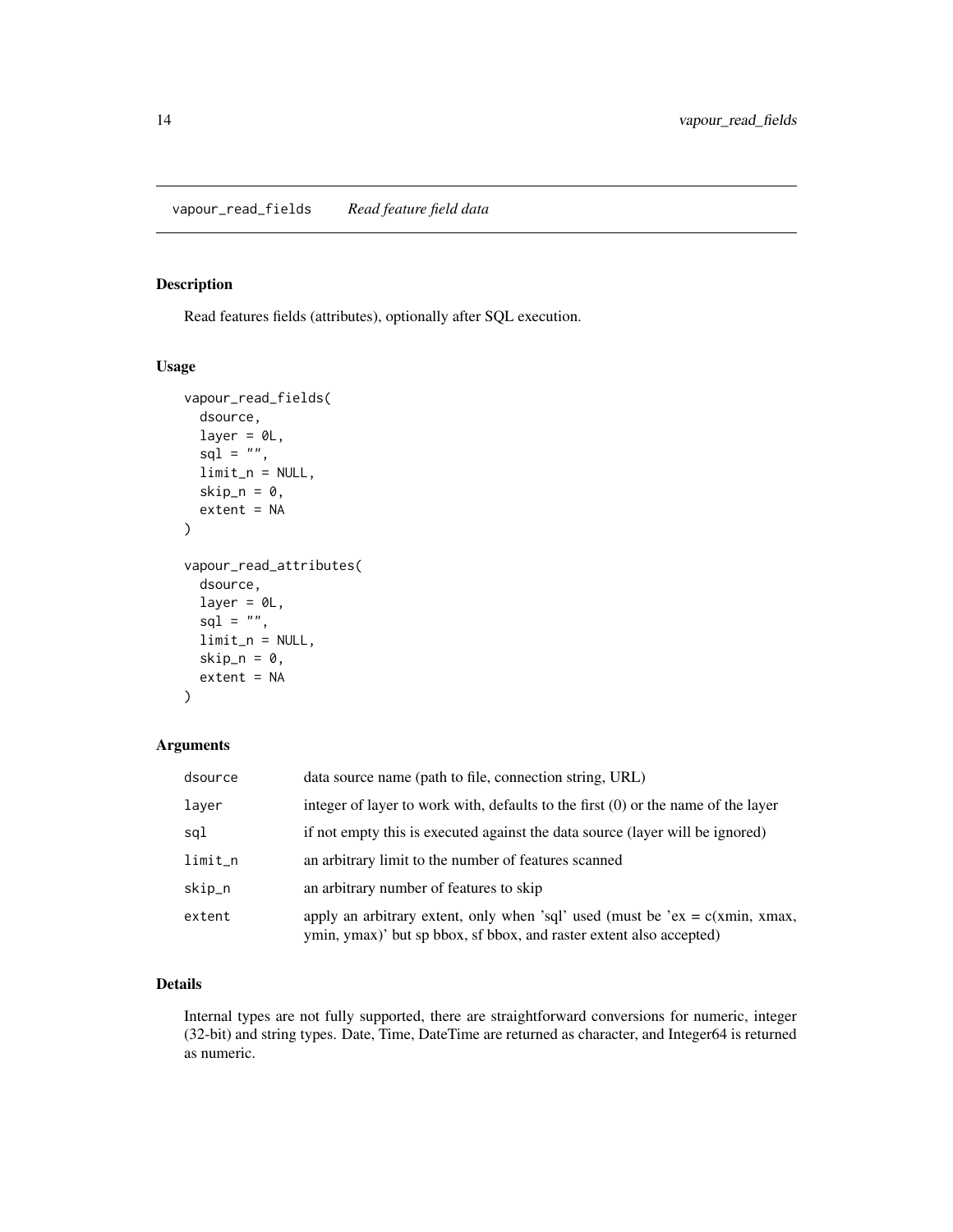# <span id="page-14-0"></span>vapour\_read\_geometry 15

#### Examples

```
file <- "list_locality_postcode_meander_valley.tab"
mvfile <- system.file(file.path("extdata/tab", file), package="vapour")
att <- vapour_read_fields(mvfile)
str(att)
sq <- "SELECT * FROM list_locality_postcode_meander_valley WHERE FID < 5"
(att <- vapour_read_fields(mvfile, sql = sq))
pfile <- "list_locality_postcode_meander_valley.tab"
dsource <- system.file(file.path("extdata/tab", pfile), package="vapour")
SQL <- "SELECT NAME FROM list_locality_postcode_meander_valley WHERE POSTCODE < 7300"
vapour_read_fields(dsource, sql = SQL)
```
<span id="page-14-2"></span>vapour\_read\_geometry *Read GDAL feature geometry*

# <span id="page-14-1"></span>Description

Read GDAL geometry as binary blob, text, or numeric extent.

# Usage

```
vapour_read_geometry_ia(dsource, layer = 0L, sql = "", extent = NA, ia = NULL)
vapour_read_geometry_ij(dsource, layer = 0L, sql = "", extent = NA, ij = NULL)
vapour_read_geometry(
  dsource,
  layer = \theta L,
  sq1 = "",limit_n = NULL,
  skip_n = 0,
  extent = NA
\lambdavapour_read_geometry_text(
  dsource,
  layer = \theta L,
  sql = "",textformat = "json",limit_n = NULL,skip_n = 0,
  extent = NA)
vapour_read_extent(
  dsource,
  layer = 0L,
```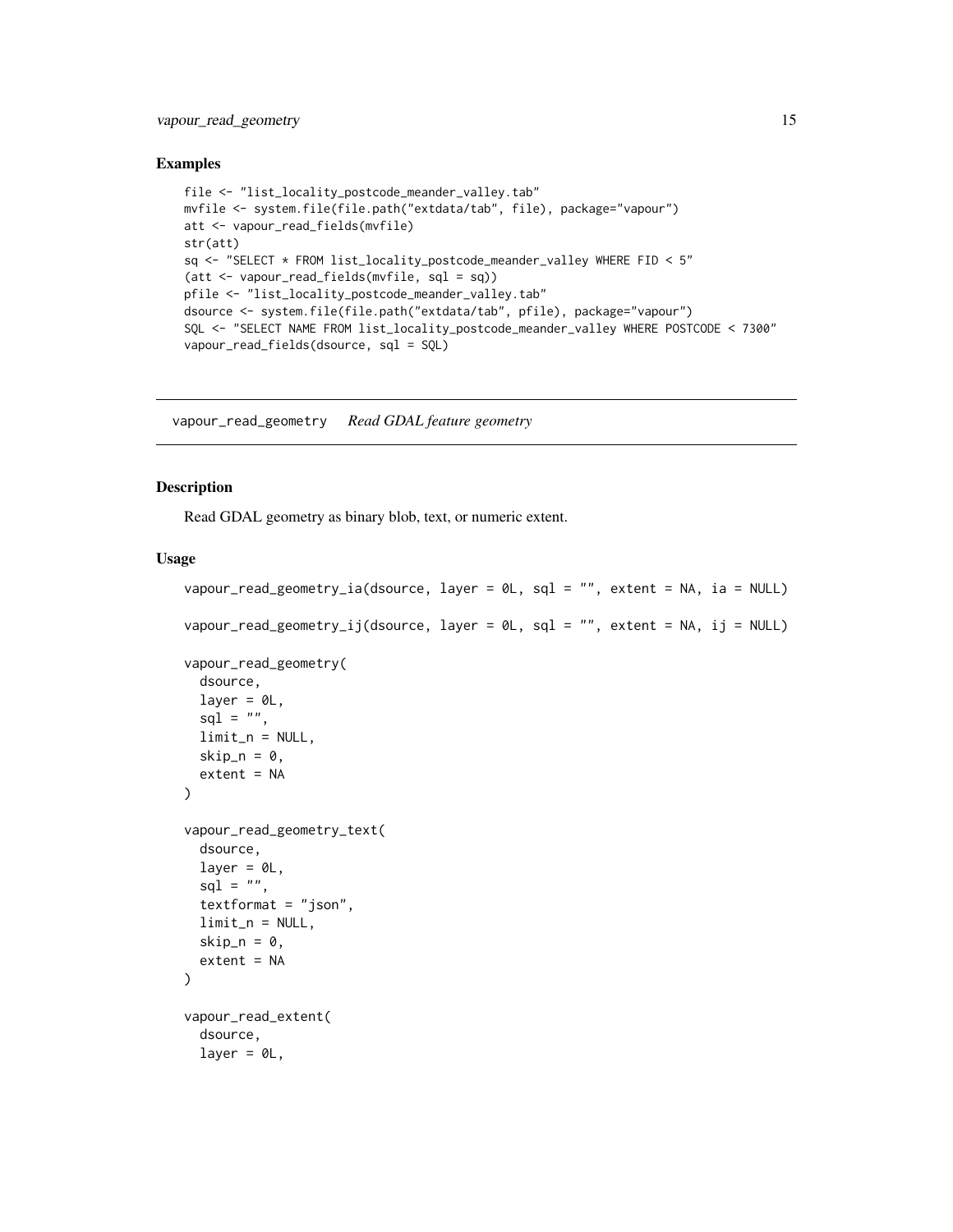```
sql = "",limit_n = NULL,skip_n = 0,
  extent = NA)
vapour_read_type(
  dsource,
  layer = <math>ØL</math>,sq1 = "",limit_n = NULL,
  skip_n = 0,extent = NA
)
```
#### Arguments

| dsource    | data source name (path to file, connection string, URL)                                                                                               |
|------------|-------------------------------------------------------------------------------------------------------------------------------------------------------|
| layer      | integer of layer to work with, defaults to the first $(0)$ or the name of the layer                                                                   |
| sql        | if not empty this is executed against the data source (layer will be ignored)                                                                         |
| extent     | apply an arbitrary extent, only when 'sql' used (must be 'ex = $c(xmin, xmax,$<br>ymin, ymax)' but sp bbox, sf bbox, and raster extent also accepted) |
| ia         | an arbitrary index, integer vector with values between 0 and one less the number<br>of features, duplicates allowed and arbitrary order is ok         |
| ij         | an range index, integer vector of length two with values between 0 and one less<br>the number of features, this range of geometries is returned       |
| $limit_n$  | an arbitrary limit to the number of features scanned                                                                                                  |
| skip_n     | an arbitrary number of features to skip                                                                                                               |
| textformat | indicate text output format, available are "json" (default), "gml", "kml", "wkt"                                                                      |

# Details

vapour\_read\_geometry will read features as binary WKB, vapour\_read\_geometry\_text as various text formats (geo-json, wkt, kml, gml), vapour\_read\_extent a numeric extent which is the native bounding box, the four numbers (in this order) xmin, xmax, ymin, ymax. For each function an optional SQL string will be evaluated against the data source before reading.

vapour\_read\_geometry\_cpp will read a feature for each of the ways listed above and is used by those functions. It's recommended to use the more specialist functions rather than this more general one.

vapour\_read\_geometry\_ia will read features by *arbitrary index*, so any integer between 0 and one less than the number of features. These may be duplicated. If 'ia' is greater than the highest index NULL is returned, but if less than 0 the function will error.

vapour\_read\_geometry\_ij will read features by *index range*, so two numbers to read ever feature between those limits inclusively. 'i' and 'j' must be increasing.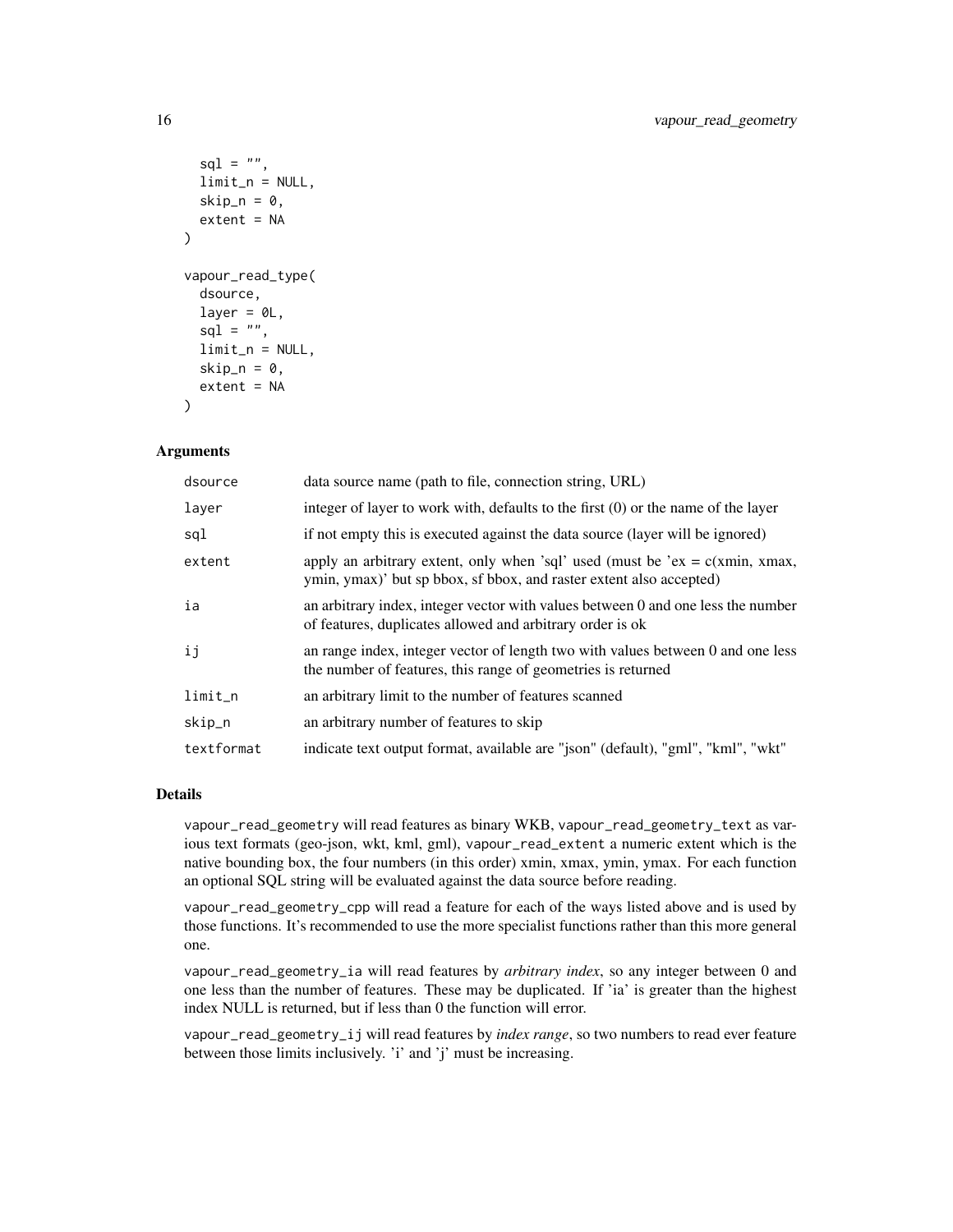<span id="page-16-0"></span>vapour\_read\_type will read the (wkb) type of the geometry as an integer. These are 0 unknown, 1 Point, 2 LineString, 3 Polygon, 4 MultiPoint, 5 MultiLineString, 6 MultiPolygon, 7 GeometryCollection, and the other more exotic types listed in "api/vector\_c\_api.html" from the GDAL home page (as at October 2020).

Note that limit\_n and skip\_n interact with the affect of sql, first the query is executed on the data source, then while looping through available features skip\_n features are ignored, and then a feature-count begins and the loop is stopped if limit\_n is reached.

Note that extent applies to the 'SpatialFilter' of 'ExecuteSQL': https://gdal.org/user/ogr\_sql\_dialect.html#executesql.

#### Examples

```
file <- "list_locality_postcode_meander_valley.tab"
## A MapInfo TAB file with polygons
mvfile <- system.file(file.path("extdata/tab", file), package="vapour")
## A shapefile with points
pfile <- system.file("extdata/point.shp", package = "vapour")
## raw binary WKB points in a list
ptgeom <- vapour_read_geometry(pfile)
## create a filter query to ensure data read is small
SQL <- "SELECT FID FROM list_locality_postcode_meander_valley WHERE FID < 3"
## polygons in raw binary (WKB)
plgeom <- vapour_read_geometry_text(mvfile, sql = SQL)
## polygons in raw text (GeoJSON)
txtjson <- vapour_read_geometry_text(mvfile, sql = SQL)
## polygon extents in a list xmin, xmax, ymin, ymax
exgeom <- vapour_read_extent(mvfile)
## points in raw text (GeoJSON)
txtpointjson <- vapour_read_geometry_text(pfile)
## points in raw text (WKT)
txtpointwkt <- vapour_read_geometry_text(pfile, textformat = "wkt")
```
<span id="page-16-1"></span>vapour\_read\_names *Read feature names*

#### **Description**

Obtains the internal 'Feature ID (FID)' for a data source.

# Usage

```
vapour_read_names(
  dsource,
  layer = <math>OL</math>,sq1 = "",limit_n = NULL,
```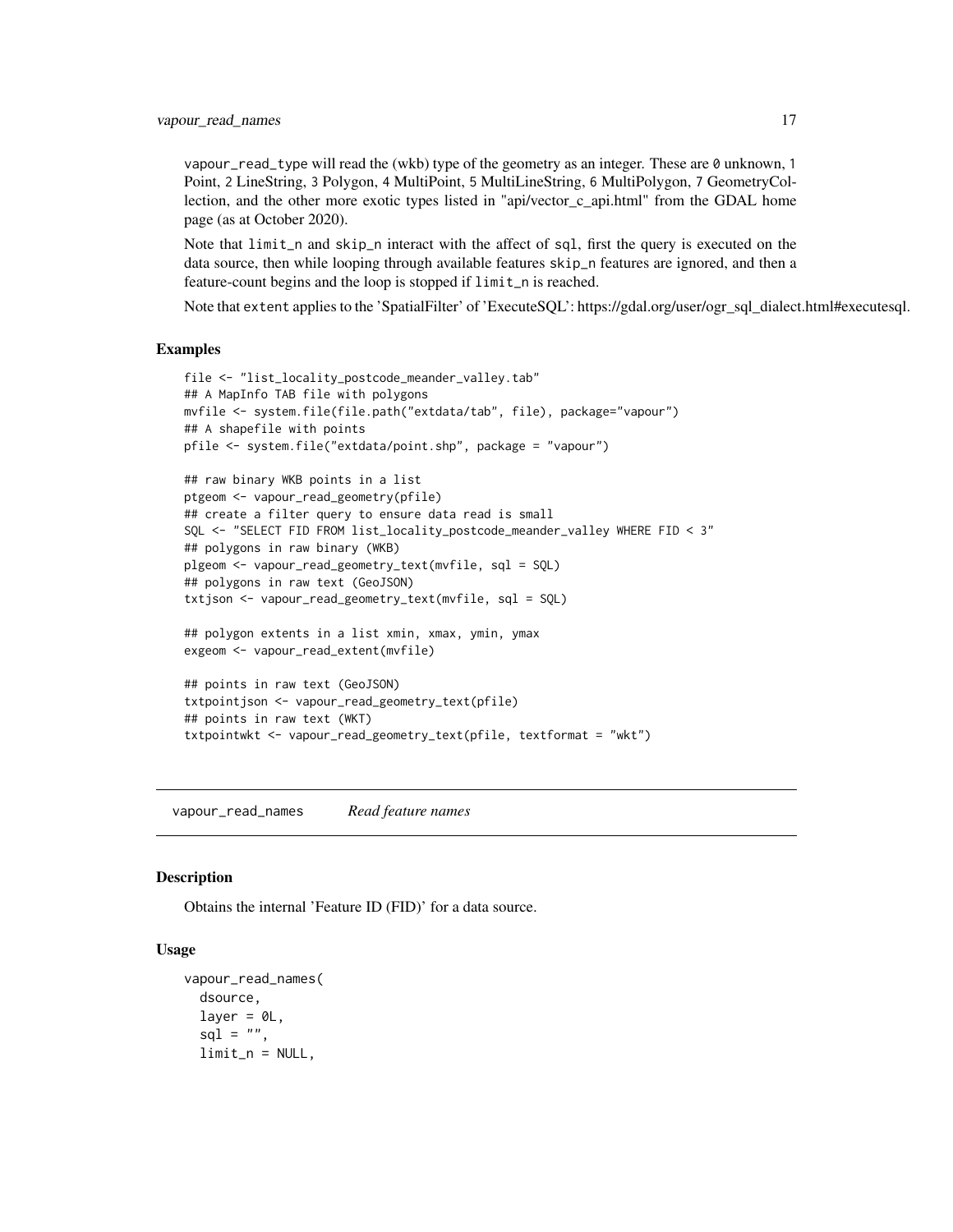```
skip_n = 0,
 extent = NA)
```
#### Arguments

| dsource | data source name (path to file, connection string, URL)                                                                                               |
|---------|-------------------------------------------------------------------------------------------------------------------------------------------------------|
| layer   | integer of layer to work with, defaults to the first $(0)$ or the name of the layer                                                                   |
| sql     | if not empty this is executed against the data source (layer will be ignored)                                                                         |
| limit_n | an arbitrary limit to the number of features scanned                                                                                                  |
| skip_n  | an arbitrary number of features to skip                                                                                                               |
| extent  | apply an arbitrary extent, only when 'sql' used (must be 'ex = $c(xmin, xmax,$<br>ymin, ymax)' but sp bbox, sf bbox, and raster extent also accepted) |

# Details

This may be virtual (created by GDAL for the SQL interface) and may be 0- or 1- based. Some drivers have actual names, and they are persistent and arbitrary. Please use with caution, this function can return the current FIDs, but there's no guarantee of what it represents for subsequent access.

An earlier version use 'OGRSQL' to obtain these names, which was slow for some drivers and also clashed with independent use of the sql argument.

# Value

character vector of geometry id 'names'

# Examples

```
file <- "list_locality_postcode_meander_valley.tab"
mvfile <- system.file(file.path("extdata/tab", file), package="vapour")
range(fids <- vapour_read_names(mvfile))
length(fids)
```
<span id="page-17-1"></span>vapour\_read\_raster *Raster IO (read)*

# Description

Read a window of data from a GDAL raster source. The first argument is the source name and the second is a 6-element window of offset, source dimension, and output dimension.

<span id="page-17-0"></span>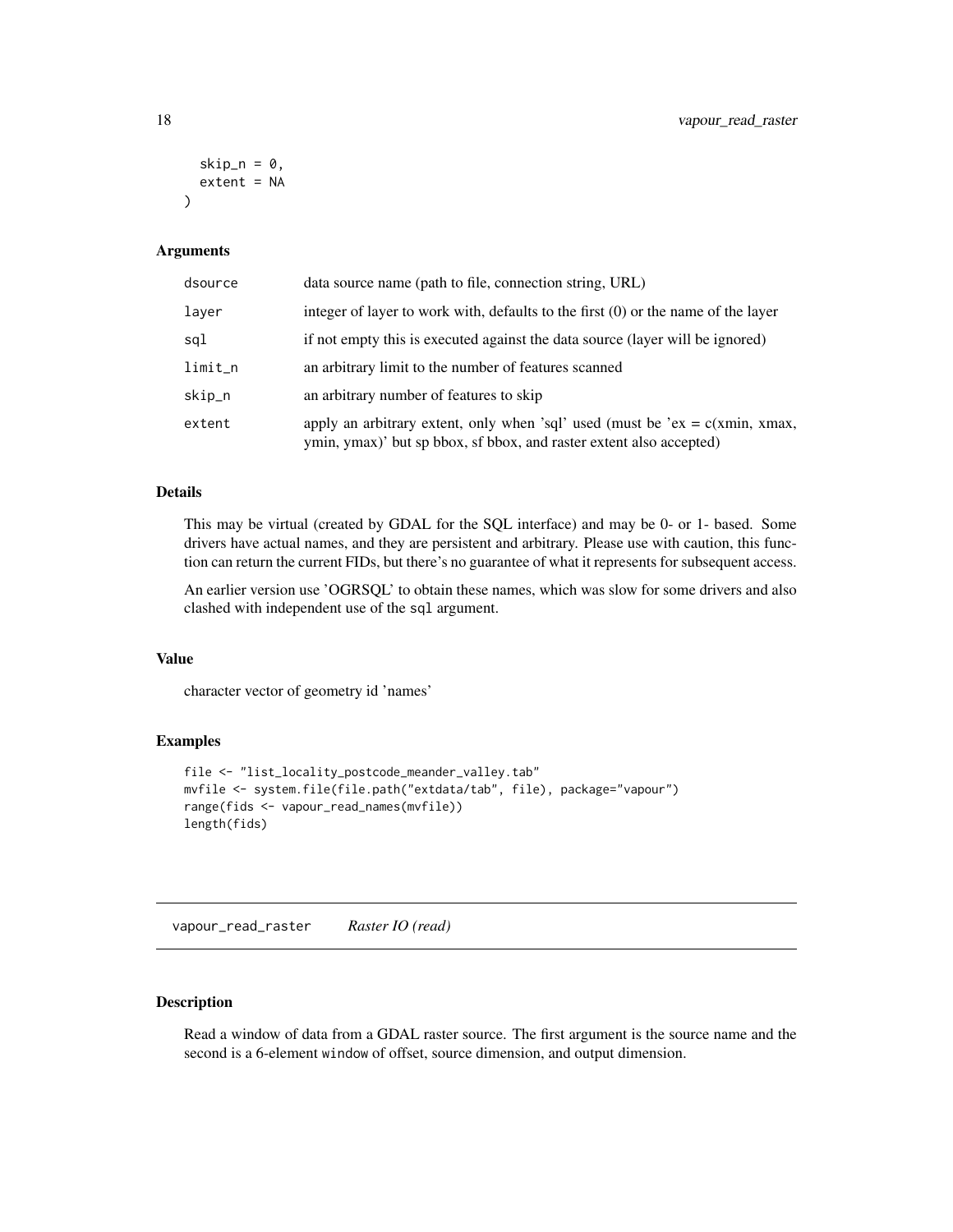# vapour\_read\_raster 19

# Usage

```
vapour_read_raster(
  x,
 band = 1,
 window,
  resample = "nearestneighbour",
  ...,
  sds = NULL,
  native = FALSE,set\_na = TRUE,band\_output\_type = ")
```
# Arguments

| $\mathsf{x}$     | data source                                                                    |
|------------------|--------------------------------------------------------------------------------|
| band             | index of which band to read (1-based)                                          |
| window           | src_offset, src_dim, out_dim                                                   |
| resample         | resampling method used (see details)                                           |
| $\ddots$         | reserved                                                                       |
| sds              | index of subdataset to read (usually 1)                                        |
| native           | apply the full native window for read, FALSE by default                        |
| set_na           | specify whether NA values should be set for the NODATA                         |
| band_output_type |                                                                                |
|                  | numeric type of band to apply (else the native type if "), is mapped to one of |
|                  | 'Byte', 'Int32', or 'Float64'                                                  |

# Details

The value of window may be input as only 4 elements, in which case the source dimension Will be used as the output dimension.

This is analogous to the rgdal function readGDAL with its arguments offset, region.dim and output.dim. There's no semantic wrapper for this in vapour, but see https://github.com/hypertidy/lazyraster for one approach.

Resampling options will depend on GDAL version, but currently 'NearestNeighbour' (default), 'Average', 'Bilinear', 'Cubic', 'CubicSpline', 'Gauss', 'Lanczos', 'Mode' are potentially available. These are compared internally by converting to lower-case. Detailed use of this is barely tried or tested with vapour, but is a standard facility used in GDAL. Easiest way to compare results is with gdal\_translate.

There is no write support in vapour.

Currently the window argument is required. If this argument unspecified and native = TRUE then the default window specification will be used, the entire extent at native resolution. If 'window' is specified and native = TRUE then the window is used as-is, with a warning (native is ignored).

'band\_output\_type' can be 'raw', 'integer', 'double', or case-insensitive versions of the GDAL types 'Byte', 'UInt16', 'Int16', 'UInt32', 'Int32', 'Float32', or 'Float64'. These are mapped to one of the supported types 'Byte' ('== raw'), 'Int32' ('== integer'), or 'Float64' ('== double').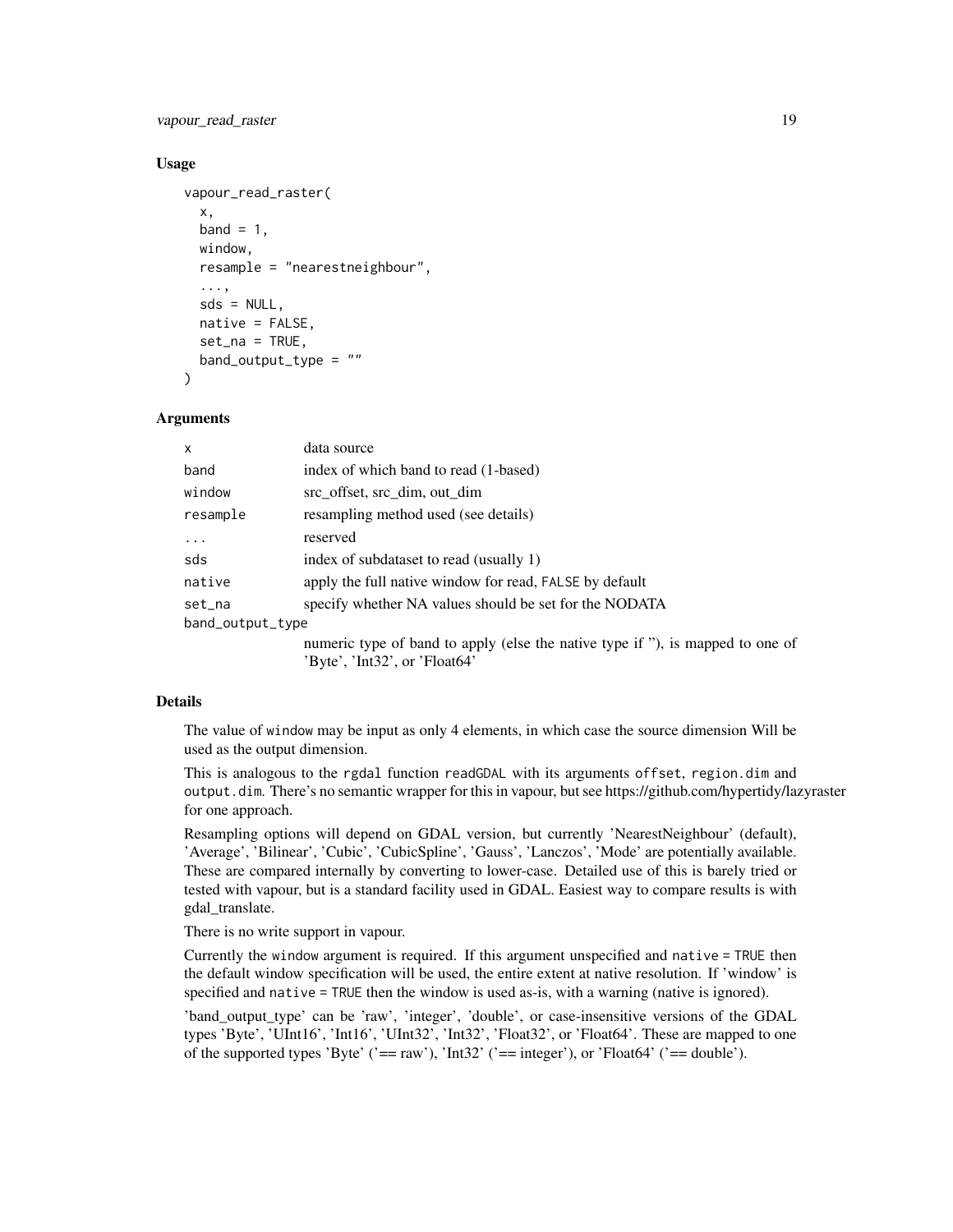# <span id="page-19-0"></span>Value

list of numeric vectors (only one for 'band')

#### Examples

```
f <- system.file("extdata", "sst.tif", package = "vapour")
## a 5*5 window from a 10*10 region
vapour_read_raster(f, window = c(0, 0, 10, 10, 5, 5))
vapour_read_raster(f, window = c(0, 0, 10, 10, 5, 5), resample = "Lanczos")
## find the information first
ri <- vapour_raster_info(f)
str(matrix(vapour_read_raster(f, window = c(0, 0, ri$dimXY, ri$dimXY)), ri$dimXY[1]))
## the method can be used to up-sample as well
str(matrix(vapour\_read\_raster(f, window = c(0, 0, 10, 10, 15, 25)), 15))
```
vapour\_read\_raster\_block

*Read or write raster block*

# Description

Read a 'block' from raster.

# Usage

```
vapour_read_raster_block(
  dsource,
  offset,
  dimension,
  band = 1L,
  band_output_type = "\mathcal{L}
```
# Arguments

| dsource          | file name to read from, or write to                                                                                     |
|------------------|-------------------------------------------------------------------------------------------------------------------------|
| offset           | position x, y to start writing $(0$ -based, y-top)                                                                      |
| dimension        | window size to read from, or write to                                                                                   |
| band             | which band to read (1-based)                                                                                            |
| band_output_type |                                                                                                                         |
|                  | numeric type of band to apply (else the native type if ") can be one of 'Byte',<br>$\text{Int32}$ , or $\text{Fload64}$ |

# Value

for vapour\_read\_raster\_block, a list with vector of data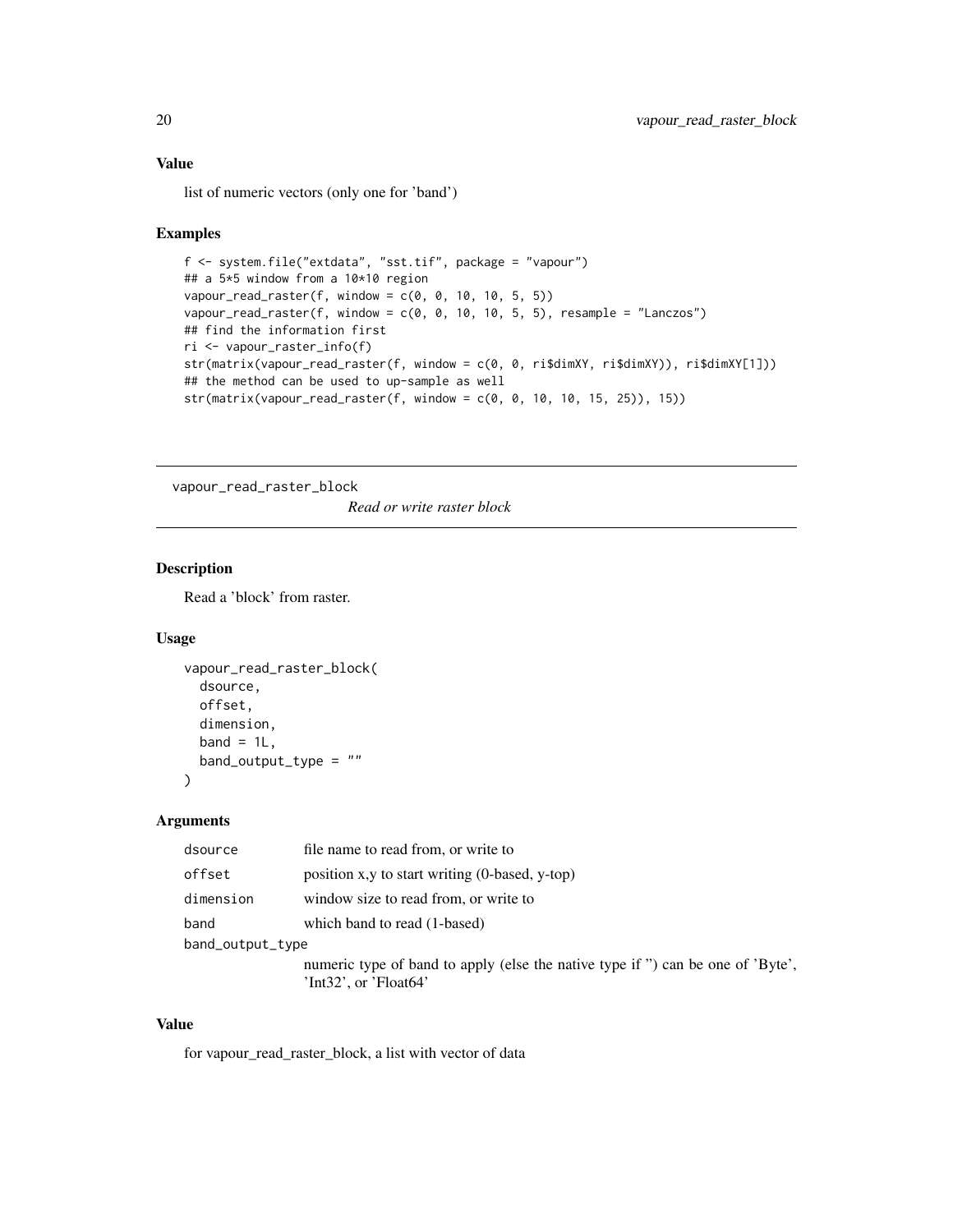# <span id="page-20-0"></span>Examples

```
f <- system.file("extdata", "sst.tif", package = "vapour")
v <- vapour_read_raster_block(f, c(0L, 0L), dimension = c(2L, 3L), band = 1L)
```
vapour\_read\_raster\_raw

*type safe(r) raster read*

# Description

These wrappers around [vapour\\_read\\_raster\(\)](#page-17-1) guarantee single vector output of the nominated type.

#### Usage

```
vapour_read_raster_raw(
  x,
 band = 1,
 window,
 resample = "nearestneighbour",
  ...,
 sds = NULL,native = FALSE,
 set_na = TRUE
\lambdavapour_read_raster_int(
 x,
 band = 1,
 window,
 resample = "nearestneighbour",
  ...,
 sds = NULL,native = FALSE,
  set_na = TRUE
\lambdavapour_read_raster_dbl(
  x,
 band = 1,
 window,
  resample = "nearestneighbour",
  ...,
 sds = NULL,native = FALSE,
  set_na = TRUE
)
```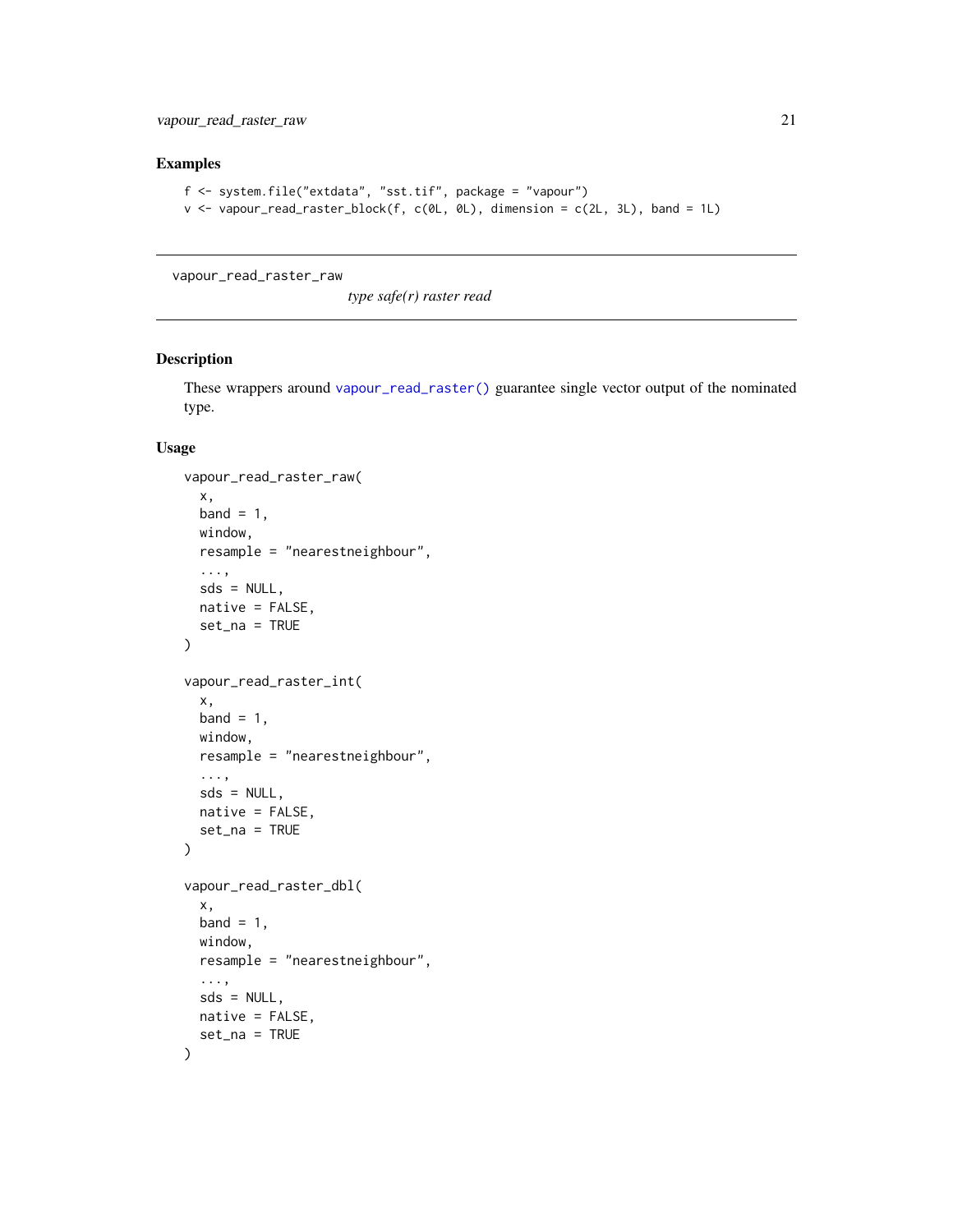```
vapour_read_raster_chr(
  x,
 band = 1,
 window,
 resample = "nearestneighbour",
  ...,
 sds = NULL,native = FALSE,
 set_na = TRUE
\mathcal{L}vapour_read_raster_hex(
 x,
 band = 1,
 window,
 resample = "nearestneighbour",
  ...,
 sds = NULL,native = FALSE,
 set_na = TRUE
\mathcal{L}
```
# Arguments

| x        | data source                                             |
|----------|---------------------------------------------------------|
| band     | index of which band to read (1-based)                   |
| window   | src_offset, src_dim, out_dim                            |
| resample | resampling method used (see details)                    |
| .        | reserved                                                |
| sds      | index of subdataset to read (usually 1)                 |
| native   | apply the full native window for read, FALSE by default |
| set_na   | specify whether NA values should be set for the NODATA  |

# Details

\_hex and \_chr are aliases of each other.

# Value

atomic vector of the nominated type raw, int, dbl, or character (hex)

```
f <- system.file("extdata", "sst.tif", package = "vapour")
vapour_read_raster_int(f, window = c(0, 0, 5, 4))
vapour_read_raster_raw(f, window = c(0, 0, 5, 4))
vapour_read_raster_chr(f, window = c(0, 0, 5, 4))
```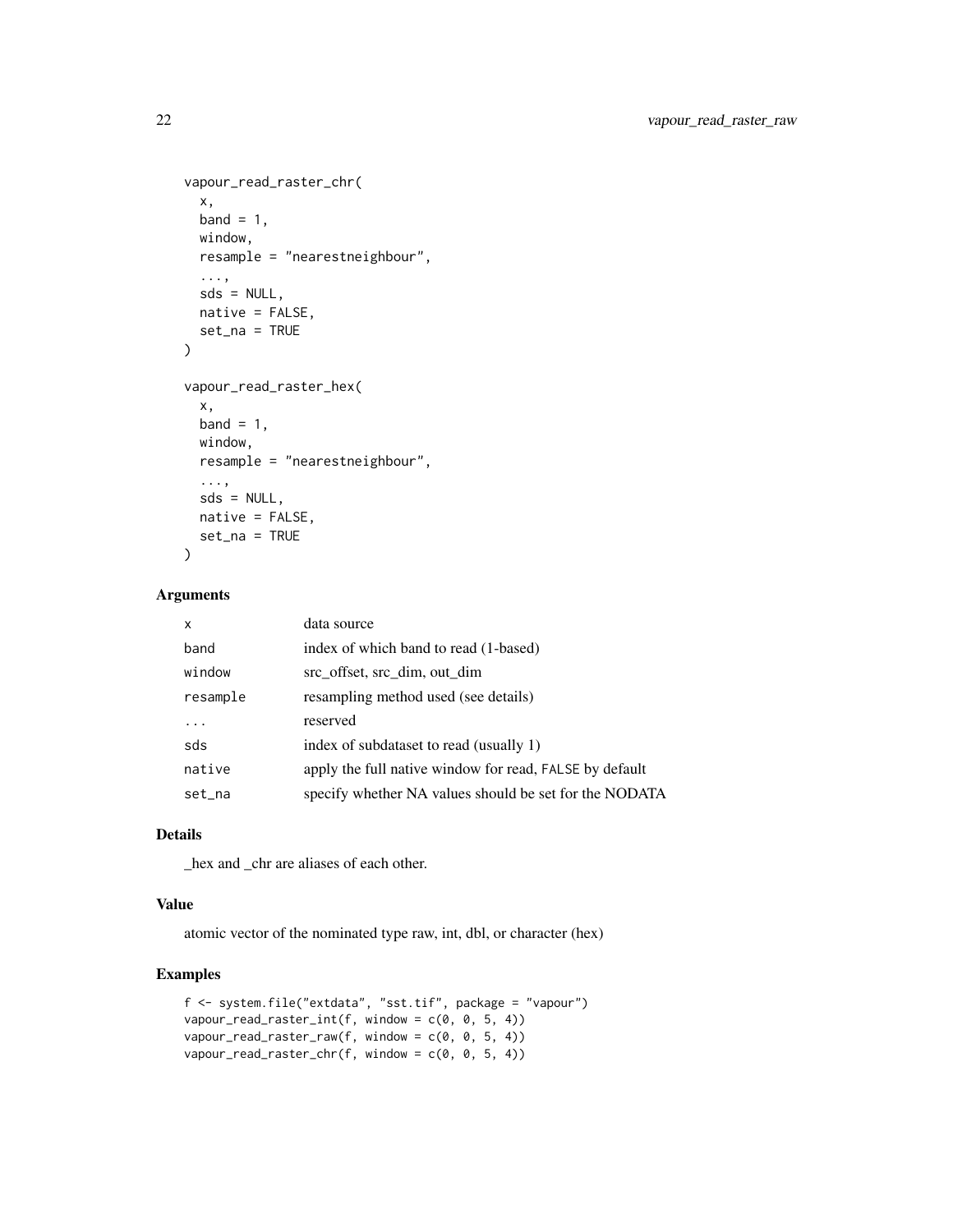<span id="page-22-0"></span> $plot(vapour\_read\_raster\_dbl(f, native = TRUE), pch = ".", ylim = c(273, 300))$ 

<span id="page-22-1"></span>vapour\_report\_fields *Read feature field types.*

#### Description

Obtains the internal type-constant name for the data attributes in a source.

#### Usage

```
vapour_report_fields(dsource, layer = 0L, sql = "")
vapour_report_attributes(dsource, layer = 0L, sql = "")
```
# Arguments

| dsource | data source name (path to file, connection string, URL)                           |
|---------|-----------------------------------------------------------------------------------|
| laver   | integer of layer to work with, defaults to the first (0) or the name of the layer |
| sal     | if not empty this is executed against the data source (layer will be ignored)     |

# Details

Use this to compare the interpreted versions converted into R types by vapour\_read\_fields.

This and [vapour\\_read\\_fields\(\)](#page-13-1) are aliased to older versions named 'vapour\_report\_attributes()' and 'vapour\_read\_attributes()', but "field" is a clearer and more sensible name (in our opinion).

These are defined for the enum OGRFieldType in GDAL itself. [https://gdal.org/doxygen/](https://gdal.org/doxygen/ogr__core_8h.html#a787194bea637faf12d61643124a7c9fc) [ogr\\_\\_core\\_8h.html#a787194bea637faf12d61643124a7c9fc](https://gdal.org/doxygen/ogr__core_8h.html#a787194bea637faf12d61643124a7c9fc)

#### Value

named character vector of the GDAL types for each field

```
file <- "list_locality_postcode_meander_valley.tab"
mvfile <- system.file(file.path("extdata/tab", file), package="vapour")
vapour_report_fields(mvfile)
## modified by sql argument
vapour_report_fields(mvfile,
 sql = "SELECT POSTCODE, NAME FROM list_locality_postcode_meander_valley")
```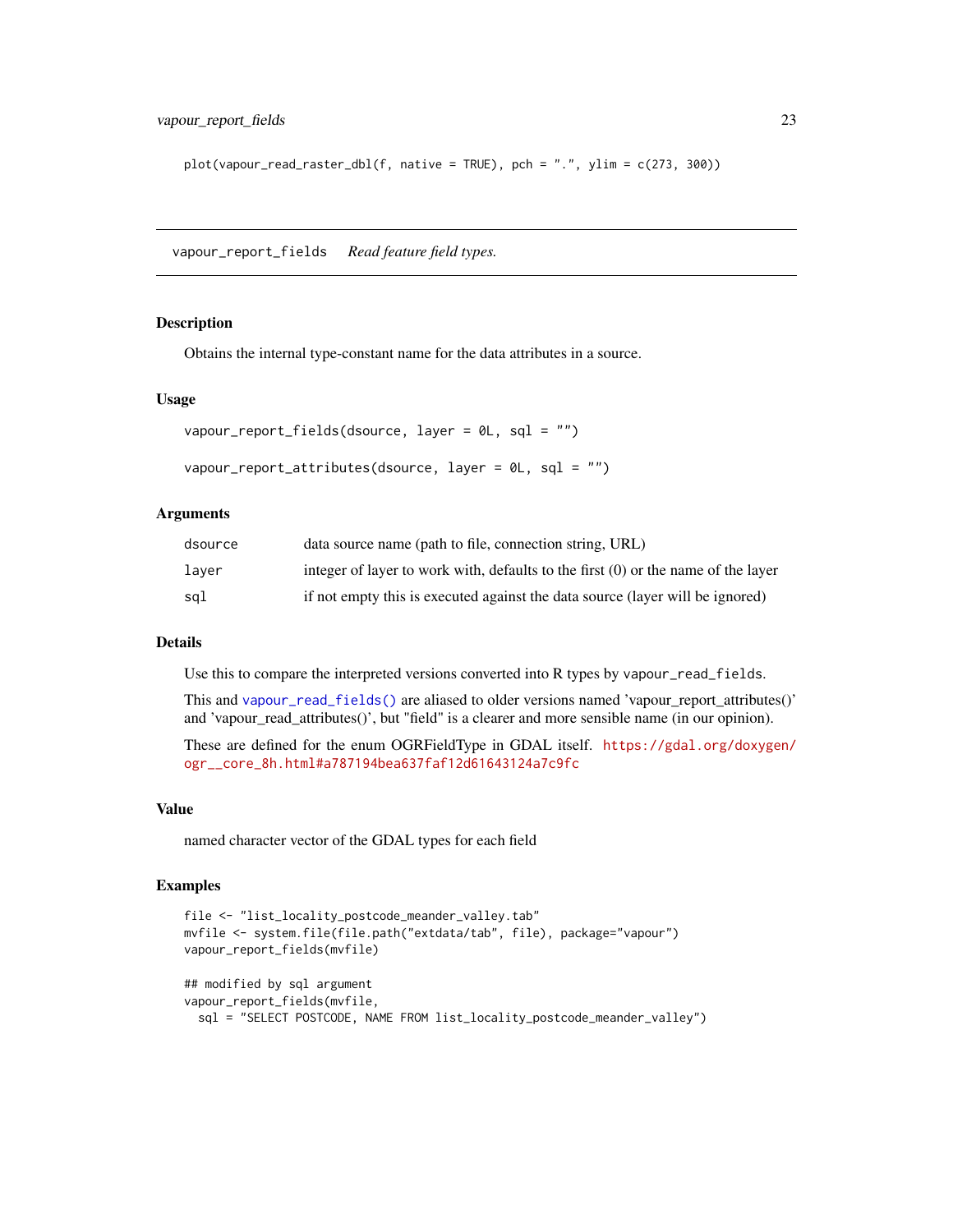<span id="page-23-1"></span><span id="page-23-0"></span>

# Description

A subdataset is a collection abstraction for a number of variables within a single GDAL source. If there's only one variable the datasource and the variable have the same data source string. If there is more than one the subdatasets have the form DRIVER:"datasourcename":varname. Each subdataset name can stand in place of a data source name that has only one variable, so we always treat a source as a subdataset, even if there's only one.

### Usage

```
vapour_sds_names(x)
```
# Arguments

x a data source string, filename, database connection string, Thredds or other URL

# Details

Returns a list of datasource and subdataset. In the case of a normal data source, with no subdatasets the value of both entries is the datasource.

# Value

list of character vectors, see Details

```
f <- system.file("extdata/gdal", "sds.nc", package = "vapour")
## protect from error with netcdf problems
result <- try(vapour_sds_names(f), silent = TRUE)
if (!inherits(result, "try-error")) {
 print(result)
}
vapour_sds_names(system.file("extdata", "sst.tif", package = "vapour"))
```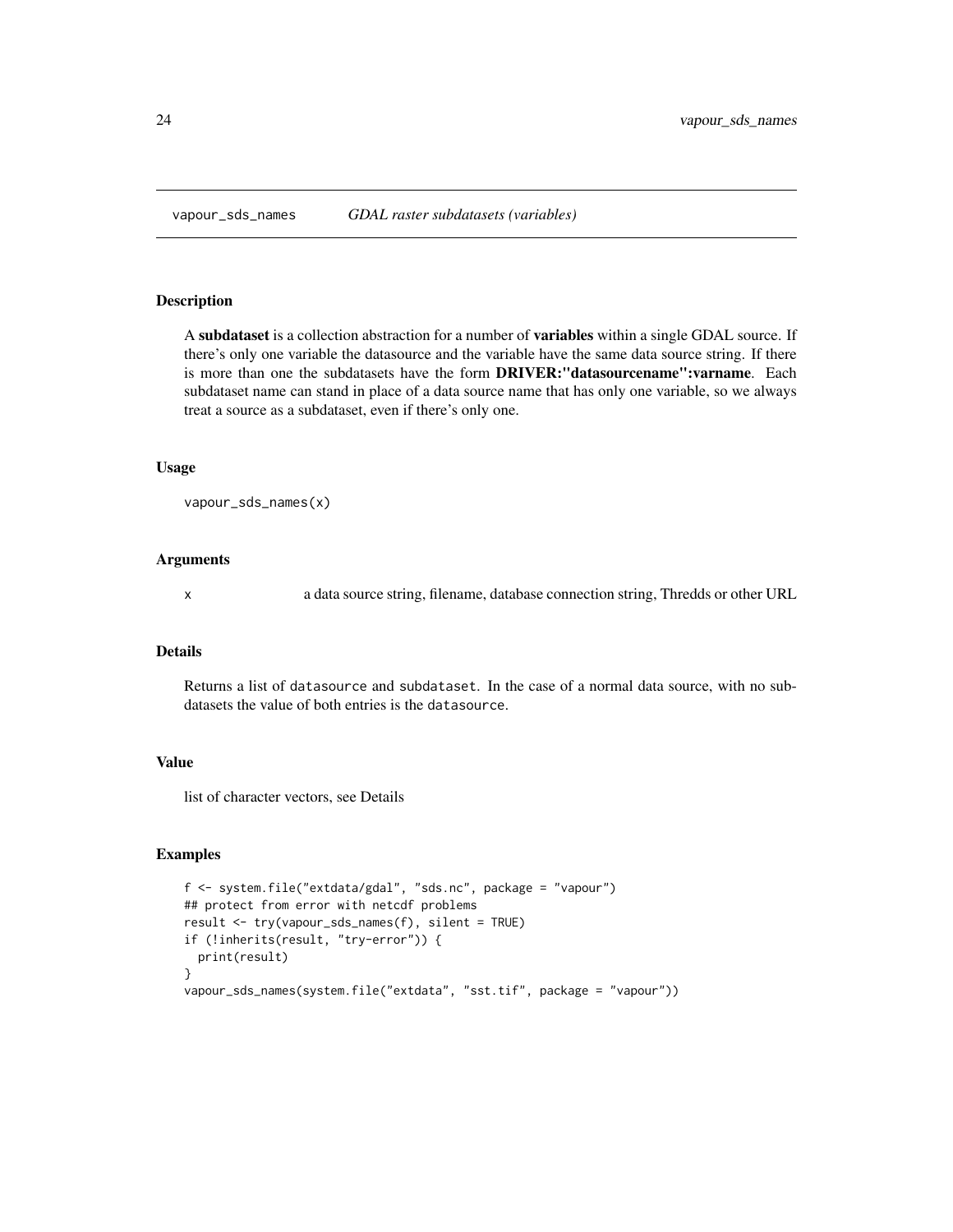<span id="page-24-1"></span><span id="page-24-0"></span>vapour\_srs\_wkt *PROJ4 string to WKT*

#### Description

Convert a projstring to Well Known Text.

#### Usage

```
vapour_srs_wkt(crs)
```
# Arguments

crs projection string, see Details.

# Details

The function is vectorized because why not, but probably only ever will be used on single element vectors of character strings.

Note that no sanitizing is done on inputs, we literally just 'OGRSpatialReference.SetFromUserInput(crs)' and give the output as WKT. If it's an error in GDAL it's an error in R.

You can get some funky outputs from random strings, so don't do that. Common sensible inputs are WKT variants, 'AUTH:CODE's e.g. 'EPSG:3031', the 'OGC:CRS84' for long,lat WGS84, 'ESRI:<code>' and other authority variants, and datum names such as 'WGS84','NAD27' recognized by PROJ itself.

See help for 'SetFromUserInput' in 'OGRSpatialReference', and 'proj\_create\_crs\_to\_crs' in PROJ.

# Value

WKT2 projection string

# Examples

```
vapour_srs_wkt("+proj=laea +datum=WGS84")
```
<span id="page-24-2"></span>vapour\_vsi\_list *Read GDAL virtual source contents*

# Description

Obtain the names of available items in a virtual file source.

# Usage

vapour\_vsi\_list(dsource, ...)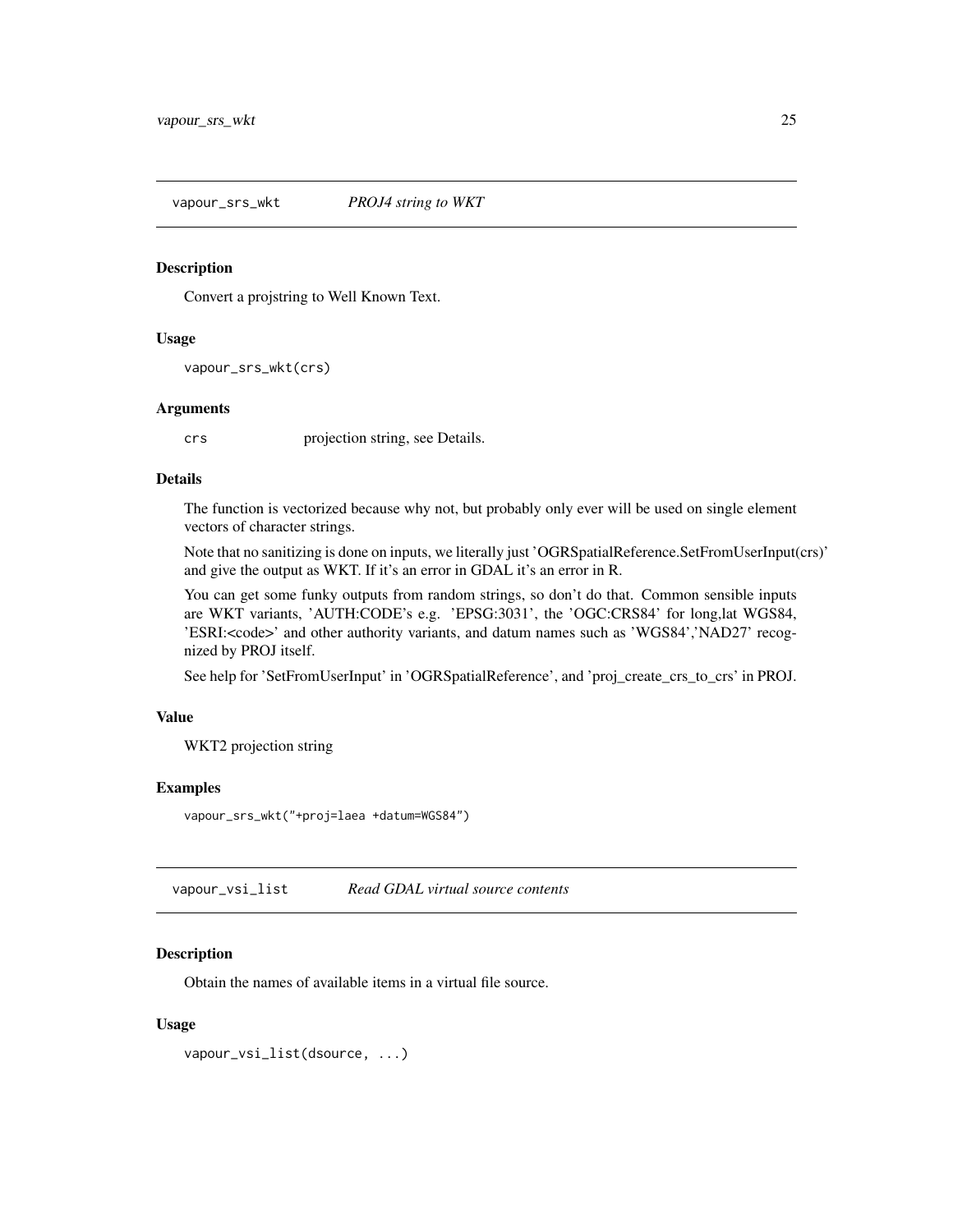#### <span id="page-25-0"></span>Arguments

| dsource  | data source name (path to file, connection string, URL) with virtual prefix, see<br>Details |
|----------|---------------------------------------------------------------------------------------------|
| $\cdots$ | ignored                                                                                     |

# Details

The dsource must begin with a valid form of the special vsiPREFIX, for details see [GDAL Virtual](https://gdal.org/user/virtual_file_systems.html) [File Systems.](https://gdal.org/user/virtual_file_systems.html)

Note that the listing is not recursive, and so cannot be used for automation. One would use this function interactively to determine a useable /vsiPREFIX/dsource data source string.

#### Value

character vector listing of items

# Examples

```
pointzipfile <- system.file("extdata/vsi/point_shp.zip", package = "vapour", mustWork = TRUE)
vapour_vsi_list(sprintf("/vsizip/%s", pointzipfile))
```

```
## Not run:
```

```
## example from https://github.com/hypertidy/vapour/issues/55
#file <- "http/radmap_v3_2015_filtered_dose/radmap_v3_2015_filtered_dose.ers.zip"
#url <- "http://dapds00.nci.org.au/thredds/fileServer/rr2/national_geophysical_compilations"
#u <- sprintf("/vsizip//vsicurl/%s", file.path(url, file))
#vapour_vsi_list(u)
#[1] "radmap_v3_2015_filtered_dose" "radmap_v3_2015_filtered_dose.ers"
#[3] "radmap_v3_2015_filtered_dose.isi" "radmap_v3_2015_filtered_dose.txt"
#gdalinfo /vsitar//home/ubuntu/LT05_L1GS_027026_20060116_20160911_01_T2.tar.gz
#vapour_vsi_list("/vsitar//home/ubuntu/LT05_L1GS_027026_20060116_20160911_01_T2.tar.gz")
#"LT05_L1TP_027026_20061218_20160911_01_T1_ANG.txt"
#"LT05_L1TP_027026_20061218_20160911_01_T1_B1.TIF"
#"LT05_L1TP_027026_20061218_20160911_01_T1_B2.TIF"
#"LT05_L1TP_027026_20061218_20160911_01_T1_B3.TIF"
#...
```
## End(Not run)

<span id="page-25-1"></span>vapour\_warp\_raster *Raster warper (reprojection)*

# **Description**

Read a window of data from a GDAL raster source through a warp specification. The warp specification is provided by 'extent', 'dimension', and 'projection' properties of the transformed output.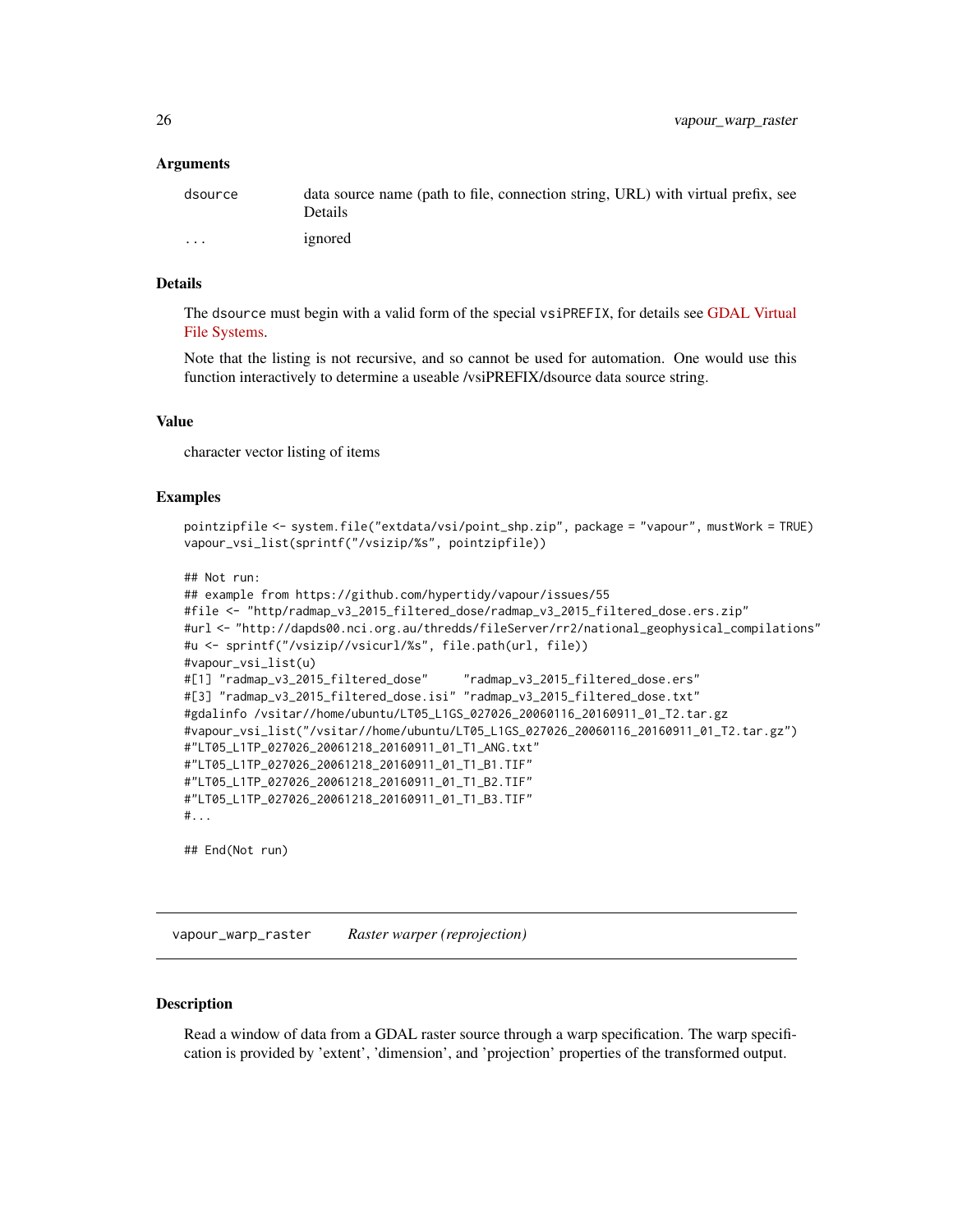<span id="page-26-0"></span>vapour\_warp\_raster 27

# Usage

```
vapour_warp_raster(
  x,
  bands = 1L,
  extent = NULL,
  dimension = NULL,
  projection = ",
  set\_na = TRUE,source_wkt = NULL,
  source_extent = 0,
  resample = "near",
  silent = TRUE,
  ...,
  source_geotransform = 0,
  geotransform = NULL,
  band_output_type = \overset{\cdots}{\phantom{\vdots}}",
  warp_options = ",
  transformation_options = ""
\mathcal{L}
```
# Arguments

| $\times$               | vector of data source names (file name or URL or database connection string)                                                                     |
|------------------------|--------------------------------------------------------------------------------------------------------------------------------------------------|
| bands                  | index of band/s to read (1-based), may be new order or replicated, or NULL (all<br>bands used)                                                   |
| extent                 | extent of the target warped raster 'c(xmin, xmax, ymin, ymax)'                                                                                   |
| dimension              | dimensions in pixels of the warped raster $(x, y)$                                                                                               |
| projection             | projection of warped raster (in Well-Known-Text, or any projection string ac-<br>cepted by GDAL)                                                 |
| set_na                 | NOT IMPLEMENTED logical, should 'NODATA' values be set to NA                                                                                     |
| source_wkt             | optional, override or augment the projection of the source (in Well-Known-Text,<br>or any projection string accepted by GDAL)                    |
| source_extent          | extent of the source raster, used to override/augment incorrect source metadata                                                                  |
| resample               | resampling method used (see details in vapour_read_raster)                                                                                       |
| silent                 | TRUE by default, set to FALSE to report messages                                                                                                 |
| source_geotransform    | unused                                                                                                                                           |
|                        | DEPRECATED use 'source_extent' (override the native geotransform of the<br>source)                                                               |
| geotransform           | DEPRECATED use 'extent' the affine geotransform of the warped raster                                                                             |
| band_output_type       |                                                                                                                                                  |
|                        | numeric type of band to apply (else the native type if ") can be one of 'Byte',<br>'Int32', or 'Float64' but see details in vapour_read_raster() |
| warp_options           | character vector of options, as in gdalwarp -wo - see Details                                                                                    |
| transformation_options |                                                                                                                                                  |
|                        | character vector of options, as in gdalwarp -to                                                                                                  |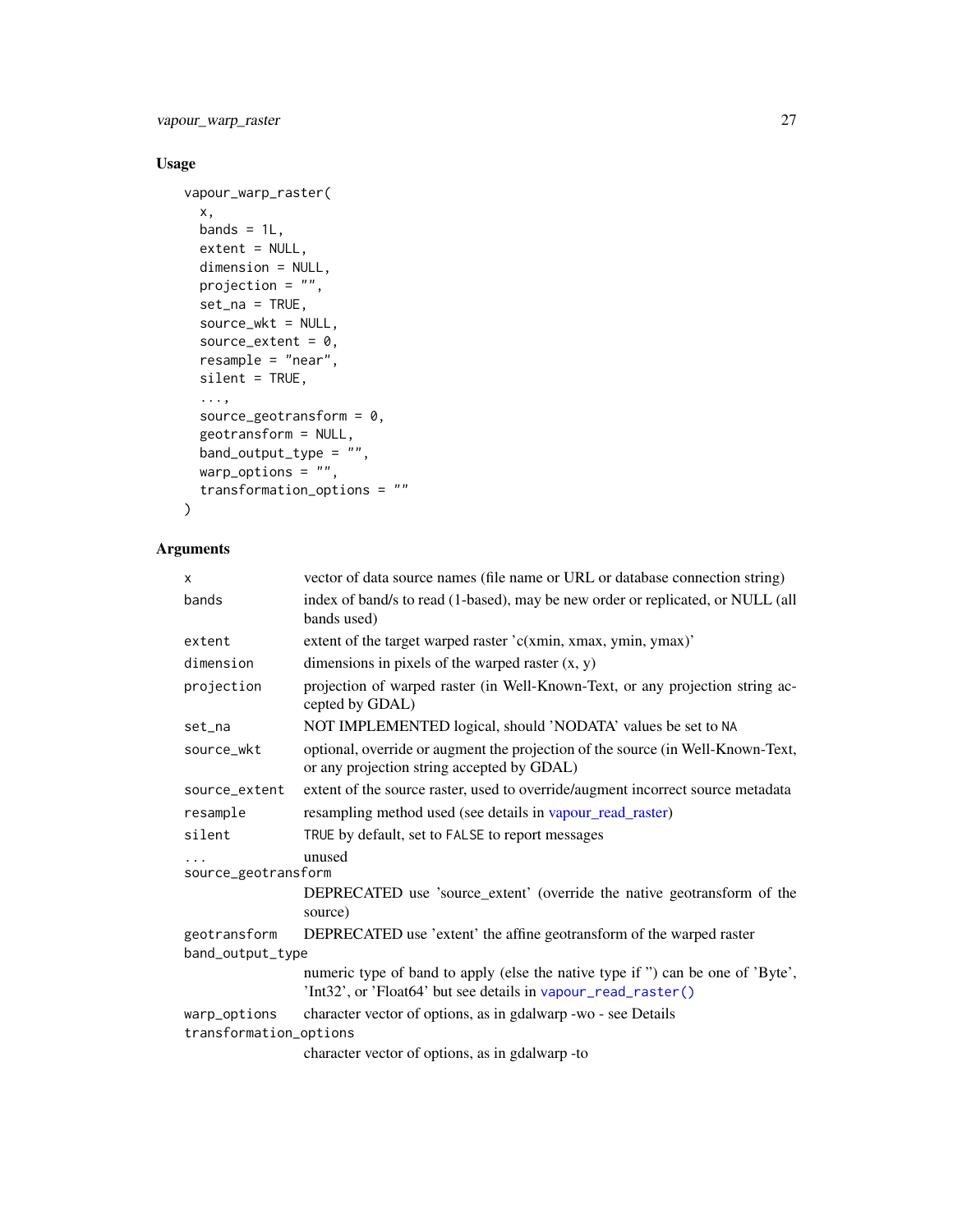#### <span id="page-27-0"></span>Details

Any bands may be read, including repeats.

This function is not memory safe, the source is left on disk but the output raster is all computed in memory so please be careful with very large values for 'dimension'. 1000  $\star$  1000  $\star$  8 for 1000 columns, 1000 rows and floating point double type will be 8Mb.

There's control over the output type, and is auto-detected from the source (raw/Byte, integer/Int32, numeric/Float64) or can be set with 'band\_output\_type'.

'projection' refers to the full Well-Known-Text specification of a coordinate reference system. See [vapour\\_srs\\_wkt\(\)](#page-24-1) for conversion from PROJ.4 string to WKT. Any string accepted by GDAL may be used for 'projection' or 'source\_wkt', including EPSG strings, PROJ4 strings, and file names. Note that this argument was named 'wkt' up until version 0.8.0.

'extent' is the four-figure xmin,xmax,ymin,ymax outer corners of corner pixels

'dimension' is the pixel dimensions of the output, x (ncol) then y (nrow).

Values for missing data are not yet handled, just returned as-is. Note that there may be regions of "zero data" in a warped output, separate from propagated missing "NODATA" values in the source.

Argument 'source\_wkt' may be used to assign the projection of the source, 'source\_extent' to assign the extent of the source. Sometimes both are required.

If multiple sources are specified via 'x' and either 'source\_wkt' or 'source\_extent' are provided, these are applied to every source even if they have valid values already. If this is not sensible please use VRT to wrap the multiple sources first (see the gdalio package for some in-dev ideas).

Wild combinations of 'source extent' and/or 'extent' may be used for arbitrary flip orientations, scale and offset. For expert usage only. Old versions allowed transform input for target and source but this is now disabled (maybe we'll write a new wrapper for that).

#### Value

list of vectors (only 1 for 'band') of numeric values, in raster order

# **Options**

The 'warp options' arguments are for 'warp options -wo',

'transformation options -to', 'creation options -co', 'open options -oo', or 'dataset open options -doo', and other arguments that use named options in gdalwarp.

To input use the appropriate argument 'warp\_options' for '-wo', 'transformation\_options' for '-to'. 'warp\_options = c("SAMPLE\_GRID=YES", "SAMPLE\_STEPS=30") '

Do not include the '-wo' or the '-to', and make sure each is a separate character element. These are added in turn with '-wo' or '-to' prepended to the string list in the implementation.

There are no creation options '-co' available, because the MEM driver is used. This might changed, see for example 'vapour\_write\_raster\_block'. We might add '-oo', '-doo' in future.

See [GDALWarpOptions](https://gdal.org/api/gdalwarp_cpp.html#_CPPv4N15GDALWarpOptions16papszWarpOptionsE) for '-wo'.

See [GDAL transformation options](https://gdal.org/api/gdal_alg.html#_CPPv432GDALCreateGenImgProjTransformer212GDALDatasetH12GDALDatasetHPPc) for '-to'.

Note we already apply the following gdalwarp arguments based on input R arguments to this function.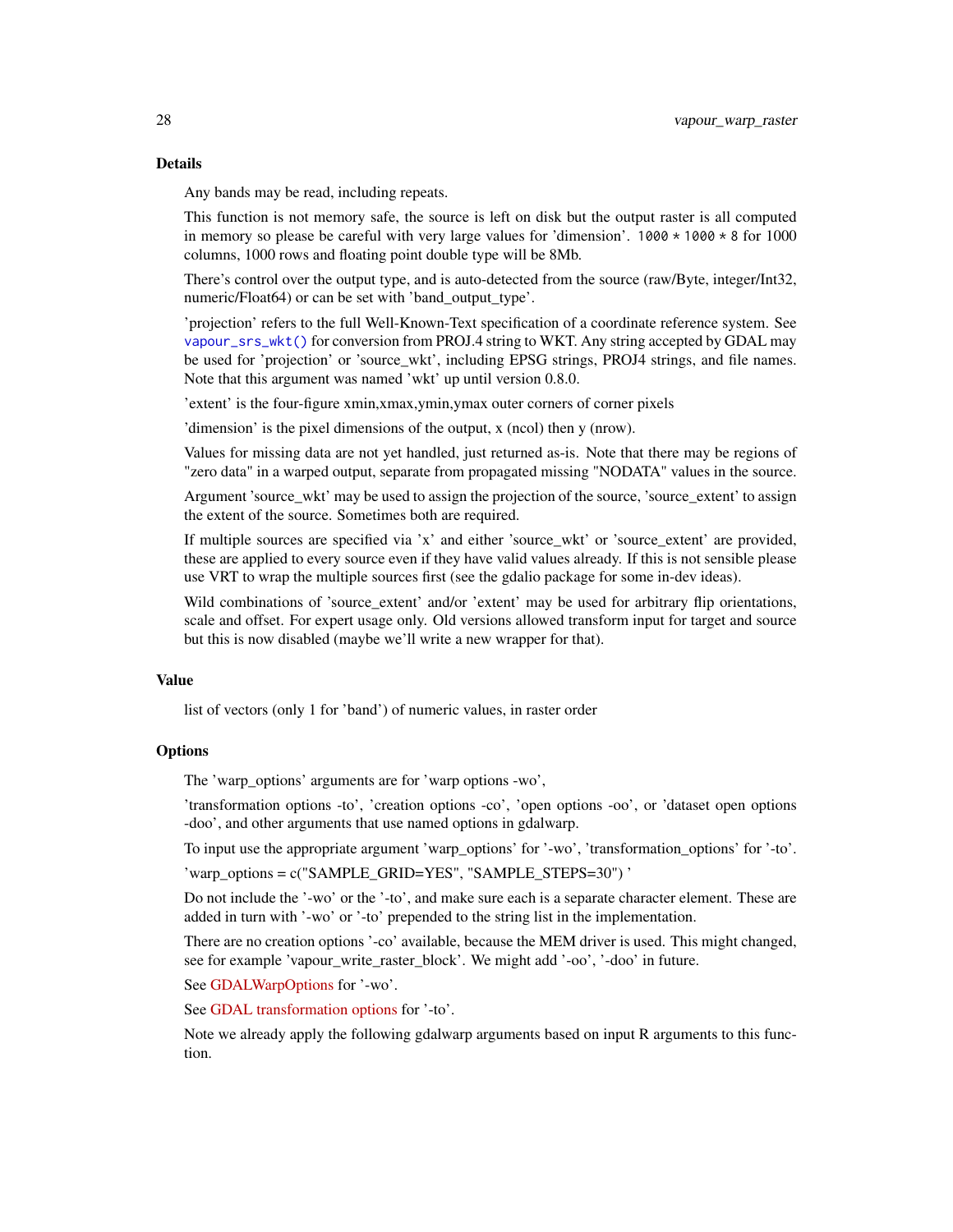- <span id="page-28-0"></span>• -of MEM is hardcoded, but may be extended in future
- -t\_srs set via 'projection'
- -s\_srs set via 'source\_wkt'
- -te set via 'extent'
- -ts set via 'dimension'
- -r set via 'resample'

note that 'source extent' does nothing atm, there's no -se (you have to use VRT and we'll do that via new /vsivrt/ ...) bundle any required options into 'options'.

# See Also

vapour\_read\_raster vapour\_read\_raster\_raw vapour\_read\_raster\_int vapour\_read\_raster\_dbl vapour\_read\_raster\_chr vapour\_read\_raster\_hex

# Examples

```
b \le -4e5f <- system.file("extdata", "sst.tif", package = "vapour")
prj <- "+proj=aeqd +lon_0=147 +lat_0=-42"
vals <- vapour_warp_raster(f, extent = c(-b, b, -b, b),
                             dimension = c(186, 298),
                             bands = 1,
                             projection = vapour_srs_wkt(prj),
                             warp_options = c("SAMPLE_GRID=YES"))
```

```
image(list(x = seq(-b, b, length.out = 187), y = seq(-b, b, length.out = 298),z = matrix(unlist(vals, use.name = FALSE), 186)[, 298:1]), asp = 1)
```
vapour\_warp\_raster\_raw

*type safe(r) raster warp*

#### Description

These wrappers around [vapour\\_warp\\_raster\(\)](#page-25-1) guarantee single vector output of the nominated type.

# Usage

```
vapour_warp_raster_raw(
 x,
 bands = 1L,
 extent = NULL,dimension = NULL,
 projection = "",
```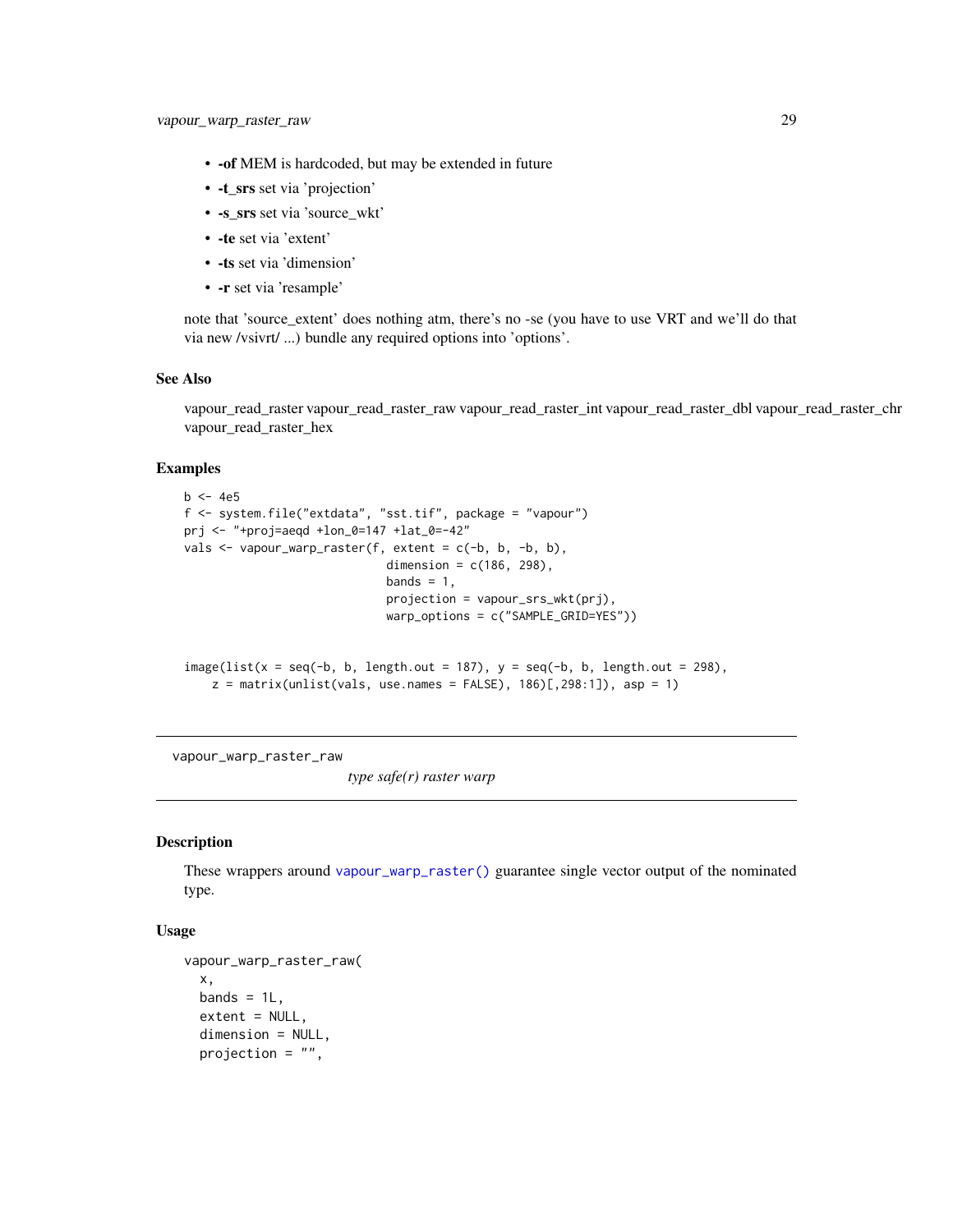```
set_na = TRUE,
 source_wkt = NULL,
 source_extent = 0,
 resample = "near",
  silent = TRUE,
  ...,
 warp_options = ",
 transformation_options = ""
\mathcal{L}vapour_warp_raster_int(
 x,
 bands = 1L,
 extent = NULL,dimension = NULL,
 projection = "",
 set_na = TRUE,
 source_wkt = NULL,
 source_extent = 0,
  resample = "near",
 silent = TRUE,
  ...,
 warp_ptions = "",
  transformation_options = ""
\mathcal{L}vapour_warp_raster_dbl(
 x,
 bands = 1L,
 extent = NULL,
 dimension = NULL,
 projection = "",
  set\_na = TRUE,source_wkt = NULL,
  source_extent = 0,
 resample = "near",
 silent = TRUE,
  ...,
 warp_options = ",
 transformation_options = ""
\mathcal{L}vapour_warp_raster_chr(
 x,
 bands = 1L,
 extent = NULL,dimension = NULL,
 projection = ",
```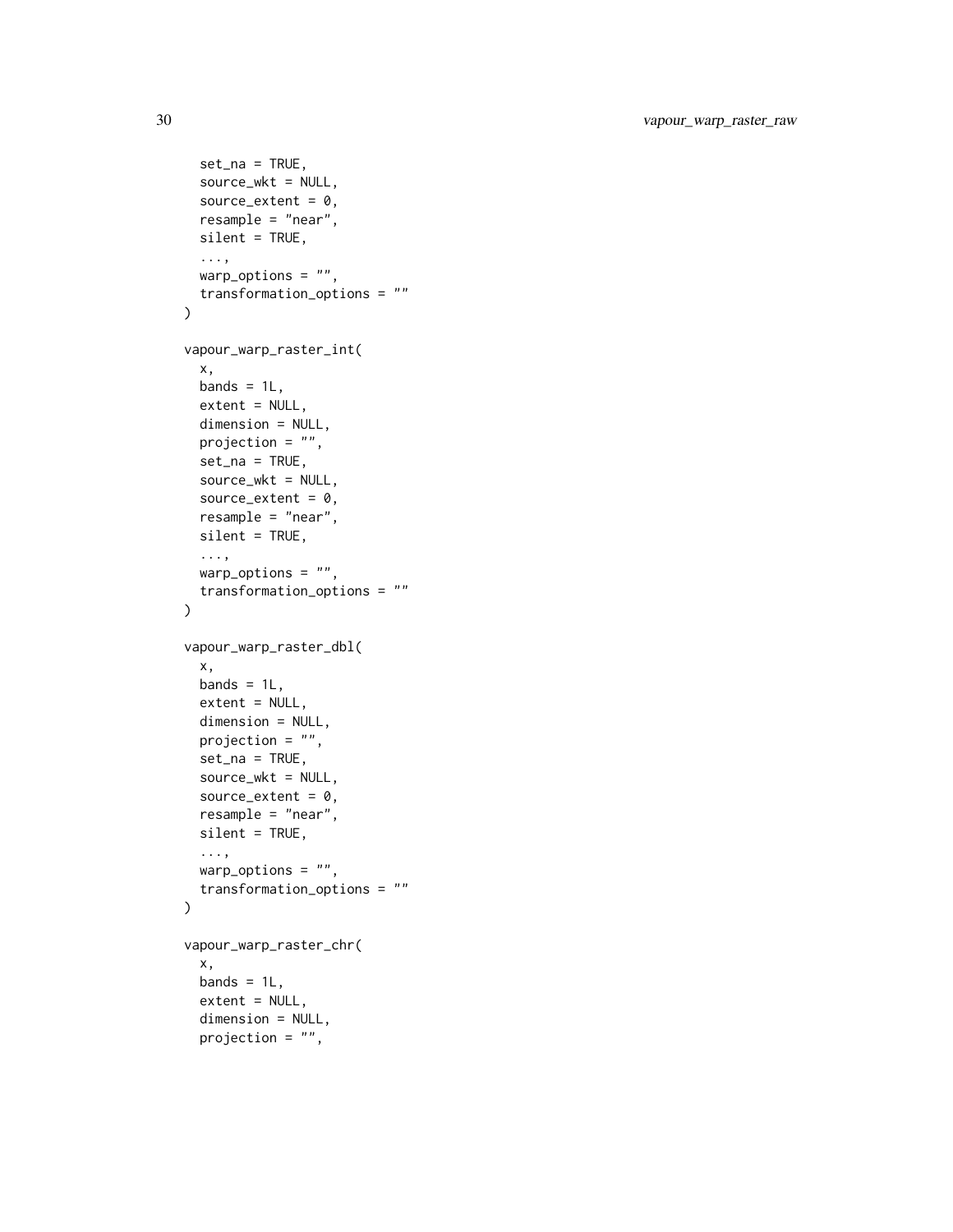```
set\_na = TRUE,source_wkt = NULL,
 source_extent = 0,
 resample = "near",
 silent = TRUE,
  ...,
 warp_options = ",
 transformation_options = ""
)
vapour_warp_raster_hex(
 x,
 bands = 1L,
 extent = NULL,dimension = NULL,
 projection = ",
 set_na = TRUE,
 source_wkt = NULL,
 source_extent = 0,
 resample = "near",
 silent = TRUE,
  ...,
 warp_options = ",
  transformation_options = ""
\mathcal{L}
```
# Arguments

| $\mathsf{x}$           | vector of data source names (file name or URL or database connection string)                                                  |
|------------------------|-------------------------------------------------------------------------------------------------------------------------------|
| bands                  | index of band/s to read (1-based), may be new order or replicated, or NULL (all<br>bands used)                                |
| extent                 | extent of the target warped raster $c(xmin, xmax, ymin, ymax)$                                                                |
| dimension              | dimensions in pixels of the warped raster $(x, y)$                                                                            |
| projection             | projection of warped raster (in Well-Known-Text, or any projection string ac-<br>cepted by GDAL)                              |
| set_na                 | NOT IMPLEMENTED logical, should 'NODATA' values be set to NA                                                                  |
| source_wkt             | optional, override or augment the projection of the source (in Well-Known-Text,<br>or any projection string accepted by GDAL) |
| source_extent          | extent of the source raster, used to override/augment incorrect source metadata                                               |
| resample               | resampling method used (see details in vapour_read_raster)                                                                    |
| silent                 | TRUE by default, set to FALSE to report messages                                                                              |
| .                      | unused                                                                                                                        |
| warp_options           | character vector of options, as in gdalwarp -wo - see Details                                                                 |
| transformation_options |                                                                                                                               |
|                        | character vector of options, as in gdalwarp -to                                                                               |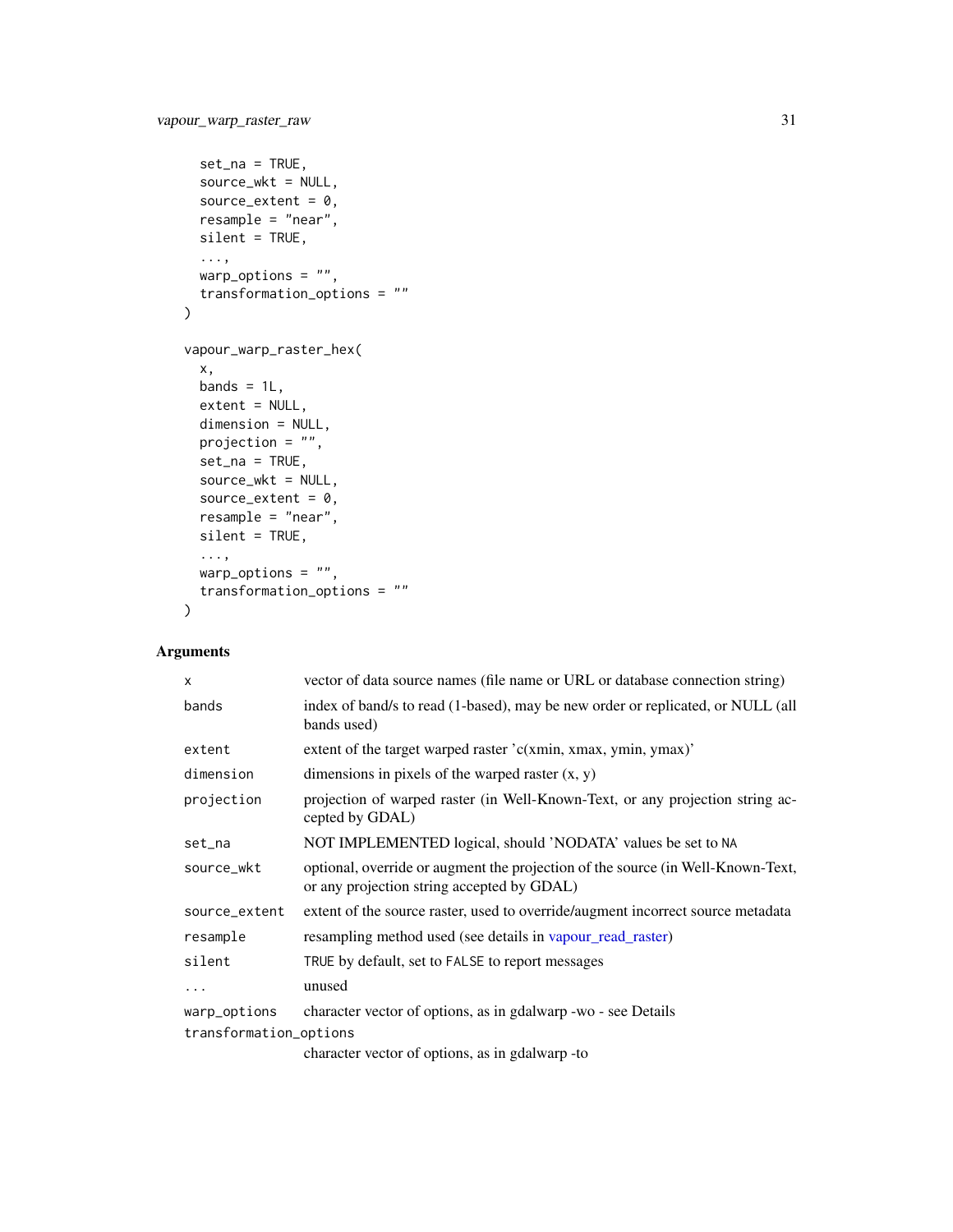# Details

\_hex and \_chr are aliases of each other.

# Value

atomic vector of the nominated type raw, int, dbl, or character (hex)

```
b \le -4e5f <- system.file("extdata", "sst.tif", package = "vapour")
prj <- "+proj=aeqd +lon_0=147 +lat_0=-42"
bytes <- vapour_warp_raster_raw(f, extent = c(-b, b, -b, b),
                             dimension = c(18, 2),
                             bands = 1,
                             projection = prj)
# not useful given source type floating point, but works
str(bytes)
```